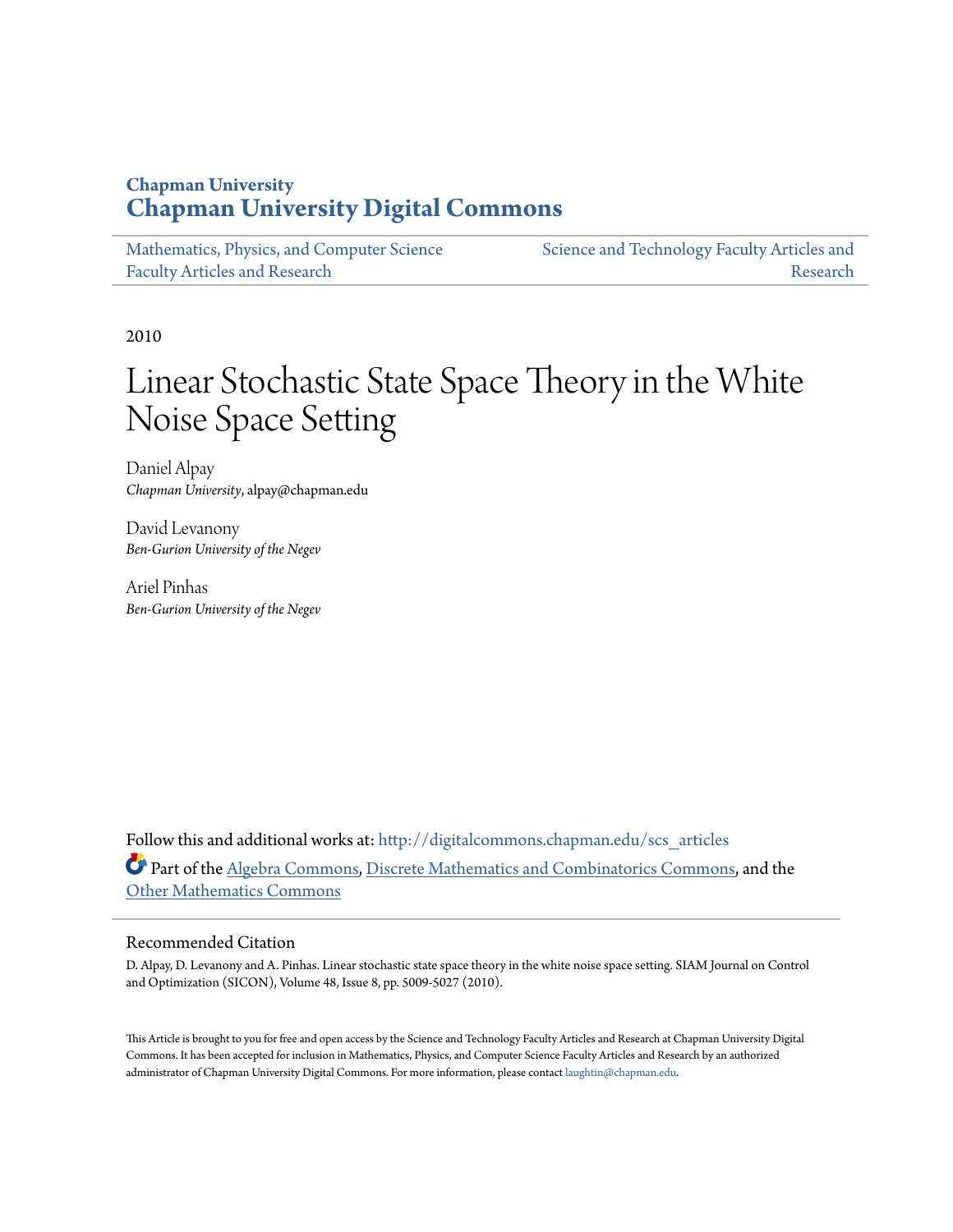# Linear Stochastic State Space Theory in the White Noise Space Setting

# **Comments**

This is a pre-copy-editing, author-produced PDF of an article accepted for publication in *SIAM Journal on Control and Optimization (SICON)*, volume 48, issue 8, in 2010 following peer review. The definitive publisher-authenticated version is available online at [DOI: 10.1137/090777116](http://dx.doi.org/10.1137/090777116)

# **Copyright**

Society for Industrial and Applied Mathematics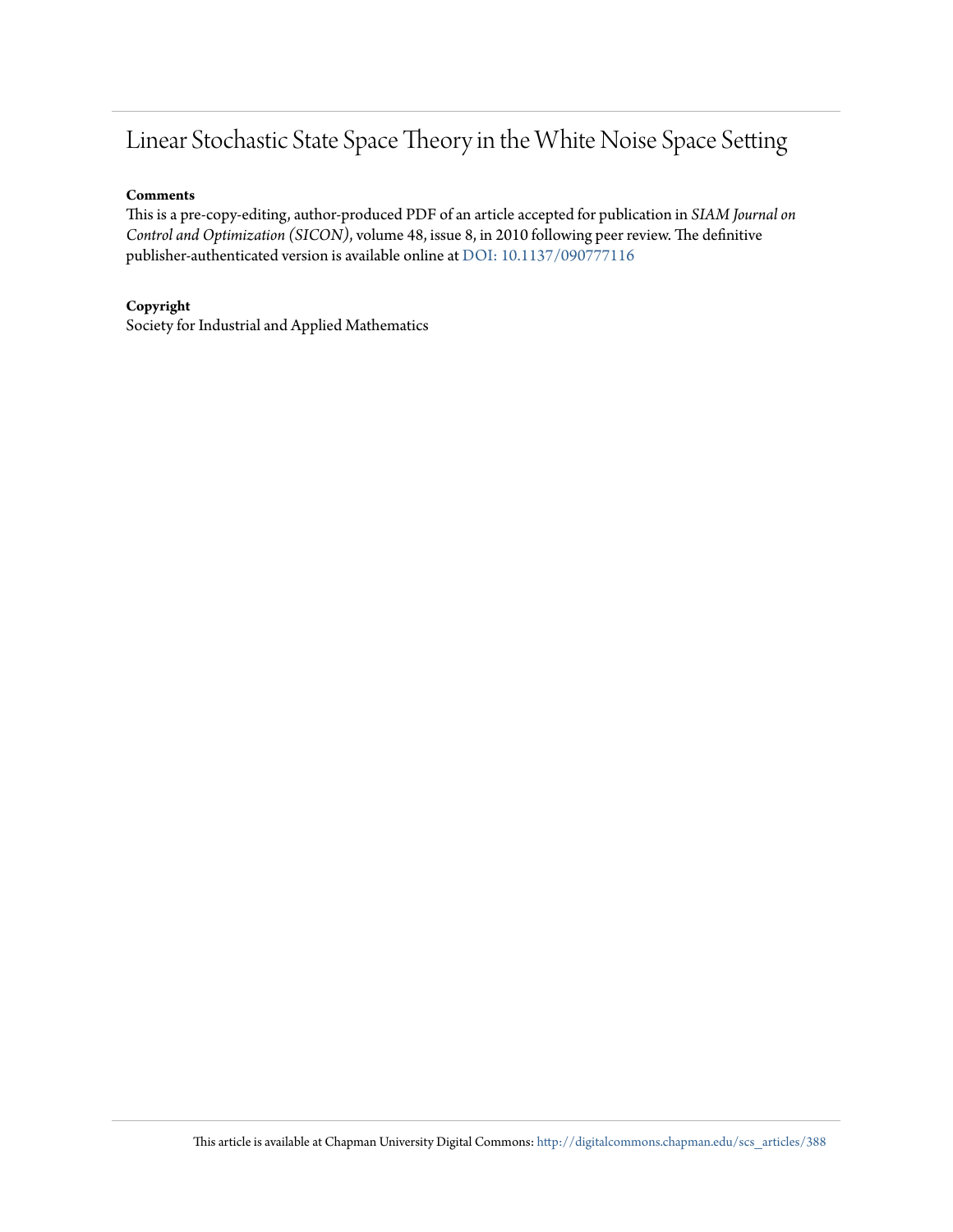# LINEAR STATE SPACE THEORY IN THE WHITE NOISE SPACE SETTING

#### DANIEL ALPAY, DAVID LEVANONY, AND ARIEL PINHAS

ABSTRACT. We study state space equations within the white noise space setting. A commutative ring of power series in a countable number of variables plays an important role. Transfer functions are rational functions with coefficients in this commutative ring, and are characterized in a number of ways. A major feature in our approach is the observation that key characteristics of a linear, time invariant, stochastic system are determined by the corresponding characteristics associated with the deterministic part of the system, namely its average behavior.

# **CONTENTS**

| 1. Introduction                                 |    |
|-------------------------------------------------|----|
| 2. A brief survey of white noise space analysis |    |
| 3. The ring $I(S_{-1})$                         |    |
| 4. Rational functions                           | 10 |
| 5. Observable pairs                             | 13 |
| 6. Controllable pairs and minimal realizations  | 18 |
| 7. Hilbert-space valued transfer functions      | 20 |
| References                                      | 20 |

#### 1. Introduction

<span id="page-2-0"></span>In a preceding paper, see [\[1\]](#page-21-2), the first two authors began a study of linear stochastic systems within the framework of the white noise space.

<sup>1991</sup> Mathematics Subject Classification. Primary: 93E03, 60H40; Secondary: 46E22, 47B32.

Key words and phrases. random systems, state space equations, Wick product, systems over commutative rings, white noise space.

D. Alpay thanks the Earl Katz family for endowing the chair which supported his research. This research is part of the European Science Foundation Networking Program HCAA, and was supported in part by the Israel Science Foundation grant 1023/07.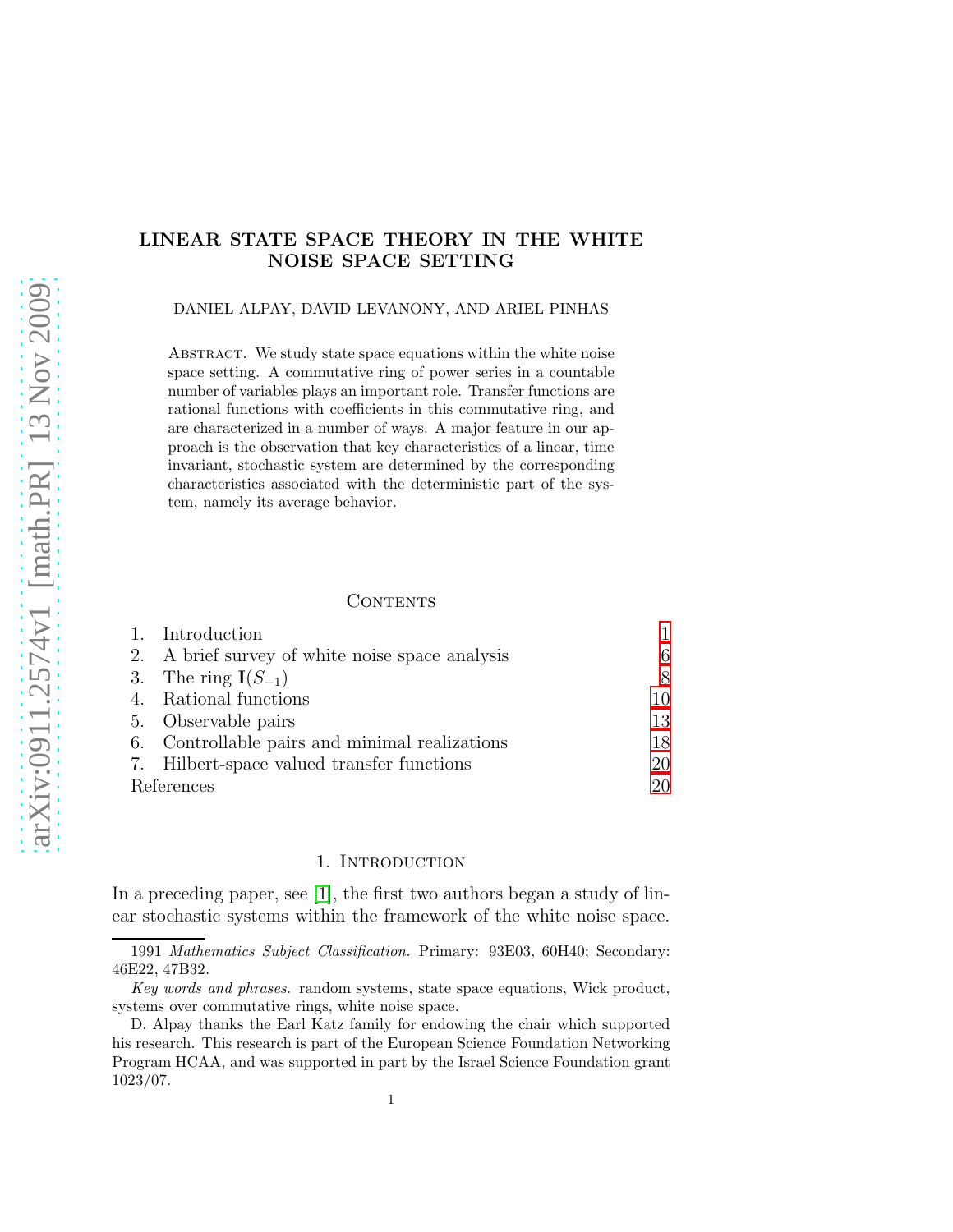There, the emphasis was on stability theorems associated with convolution systems. The present paper is concerned with state space theory. Specifically, we study systems defined by state space equations when randomness is allowed in the matrices defining these equations.

**Remark 1.1.** While the discussion to follow is restricted to discrete time, most results apply to continuous time in an obvious way. Continuous time is not explicitly pursued in this work.

To set the problem in perspective and provide motivation, we first recall some well known facts from linear system theory. There, state space equations of the form

<span id="page-3-0"></span>(1.1) 
$$
x_{n+1} = Ax_n + Bu_n, \quad n = 0, 1, ...
$$

$$
y_n = Cx_n + Du_n,
$$

play an important role. In [\(1.1\)](#page-3-0),  $A \in \mathbb{C}^{N \times N}$ ,  $B \in \mathbb{C}^{N \times q}$ ,  $C \in \mathbb{C}^{p \times N}$ ,  $D \in \mathbb{C}^{p \times q}$ , the states  $x_n$  take values in  $\mathbb{C}^N$ , the inputs  $u_n$  in  $\mathbb{C}^q$  and the outputs  $y_n$  in  $\mathbb{C}^p$ . Taking the Z transform, assuming  $x_0 = 0$ , [\(1.1\)](#page-3-0) leads to

(1.2) 
$$
\mathcal{X}(\zeta) = \zeta A \mathcal{X}(\zeta) + \zeta B \mathcal{U}(\zeta)
$$

$$
\mathcal{Y}(\zeta) = C \mathcal{X}(\zeta) + D \mathcal{U}(\zeta),
$$

where the Z transform variable is denoted by  $\zeta$ , so that

(1.3) 
$$
\mathscr{Y}(\zeta) = \mathscr{H}(\zeta)\mathscr{U}(\zeta),
$$

where

<span id="page-3-1"></span>
$$
\mathscr{Y}(\zeta) = \sum_{n=0}^{\infty} y_n \zeta^n, \quad \mathscr{U}(\zeta) = \sum_{n=0}^{\infty} u_n \zeta^n, \quad \mathscr{X}(\zeta) = \sum_{n=0}^{\infty} x_n \zeta^n,
$$

and

(1.4) 
$$
\mathcal{H}(\zeta) = D + \zeta C (I_N - \zeta A)^{-1} B.
$$

The function  $\mathscr{H}(\zeta)$  is called the transfer function of the system defined by [\(1.1\)](#page-3-0). It is also possible to replace  $\mathbb C$  by a field  $\mathfrak K$  over the complex numbers. Matrices  $A, B, C$  and D then have their entries in  $\mathfrak{K}$ , and  $\mathscr{H}(\zeta)$  makes sense for all  $\zeta$  such that  $(I_N - \zeta A)$  is invertible. The case where the components of  $A, B, C$  and  $D$  belong to some commutative ring is of special interest. See for instance  $[15]$ ,  $[17]$ ,  $[16]$ ,  $[11]$ ,  $[12]$ ,  $[5]$ . This ring is often assumed Noetherian, to enable to formulate results. Even when the ring contains the complex numbers, formula [\(1.4\)](#page-3-1) does not make sense in general because elements in the ring need not be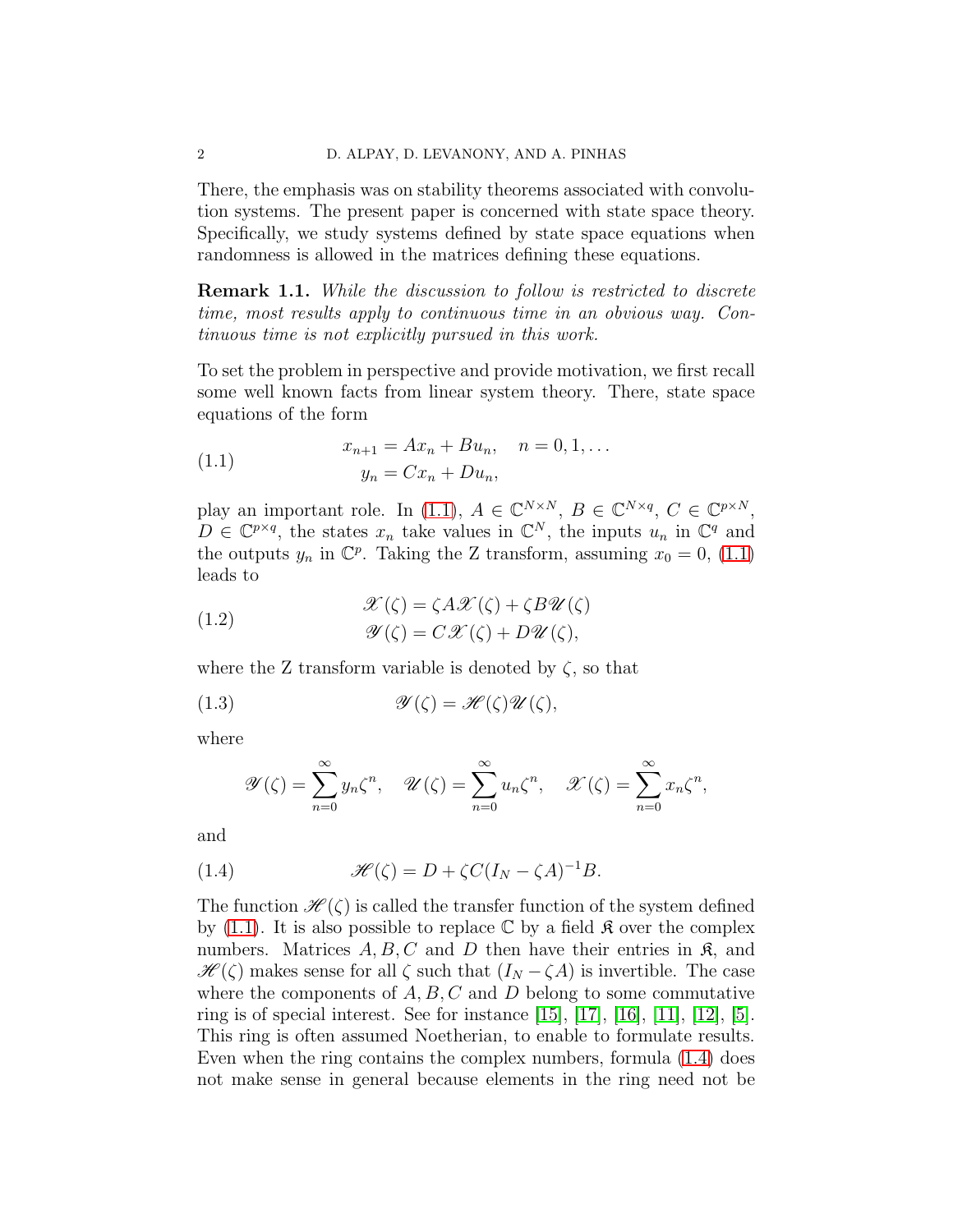invertible in the ring. It will make sense in a normed ring for  $\zeta$  small enough, as is seen using the power expansion

<span id="page-4-0"></span>(1.5) 
$$
(I_N - \zeta A)^{-1} = \sum_{n=0}^{\infty} \zeta^n A^n.
$$

The ring  $\Re$  defined below is not a normed ring, but still it will be possible to define expansions of the form [\(1.5\)](#page-4-0) in it.

As we have explained in our previous paper [\[1\]](#page-21-2), a Gaussian input into a linear system with nonrandom coefficients, will result in a Gaussian output. In the present series of papers, and in particular in the present work, we aim to model linear Gaussian input-output relations when the underlying linear system is random. Here we allow Gaussian inputs and randomness in the matrices  $A, B, C$  and  $D$ , in such a way that the outputs remain Gaussian. While indeed a Gaussian input into a linear system with random coefficients cannot be expected to result in a Gaussian output, we will use the white noise space setting (see [\[9\]](#page-22-6), [\[10\]](#page-22-7) and Section [2](#page-7-0) below), and replace the pointwise product with the Wick product, enabling Gaussian input-output relations when the underlying system has random coefficients. This framework will preserve Gaussian input-output relation, while allowing uncertainty in the form of randomness in the linear system under study. Such a setting may prove useful so as to study a linear state space system with nonrandom uncertainties, a system that indeed maintains Gaussian input-output relation. This, by utilizing the Bayesian embedding approach to solve problems associated with a system subjected to a deterministic uncertainty, through solutions to corresponding problems associated with systems with random uncertainties, see e.g. [\[13\]](#page-22-8).

In the white noise space setting, the space of complex numbers  $\mathbb C$  is replaced by a space of stochastic distributions called the Kondratiev space, denoted by  $S_{-1}$ . This space contains  $\mathbb{C}$ , is the inductive limit of a certain family of Hilbert spaces (see [\(2.2\)](#page-8-0) below), and is nuclear; see [\[10,](#page-22-7) Definition 2.3.2 (b) p. 30, Lemma 2.8.2 p. 74]. A key element in our formulation is a product defined on  $S_{-1}$ , namely the Wick product, denoted by  $u\Diamond v$ , which reduces to multiplication by a constant when one of the elements  $u$  or  $v$  is non random. We thus replace the equations  $(1.1)$  by

<span id="page-4-1"></span>(1.6) 
$$
x_{n+1} = A\Diamond x_n + B\Diamond u_n
$$

$$
y_n = C\Diamond x_n + D\Diamond u_n
$$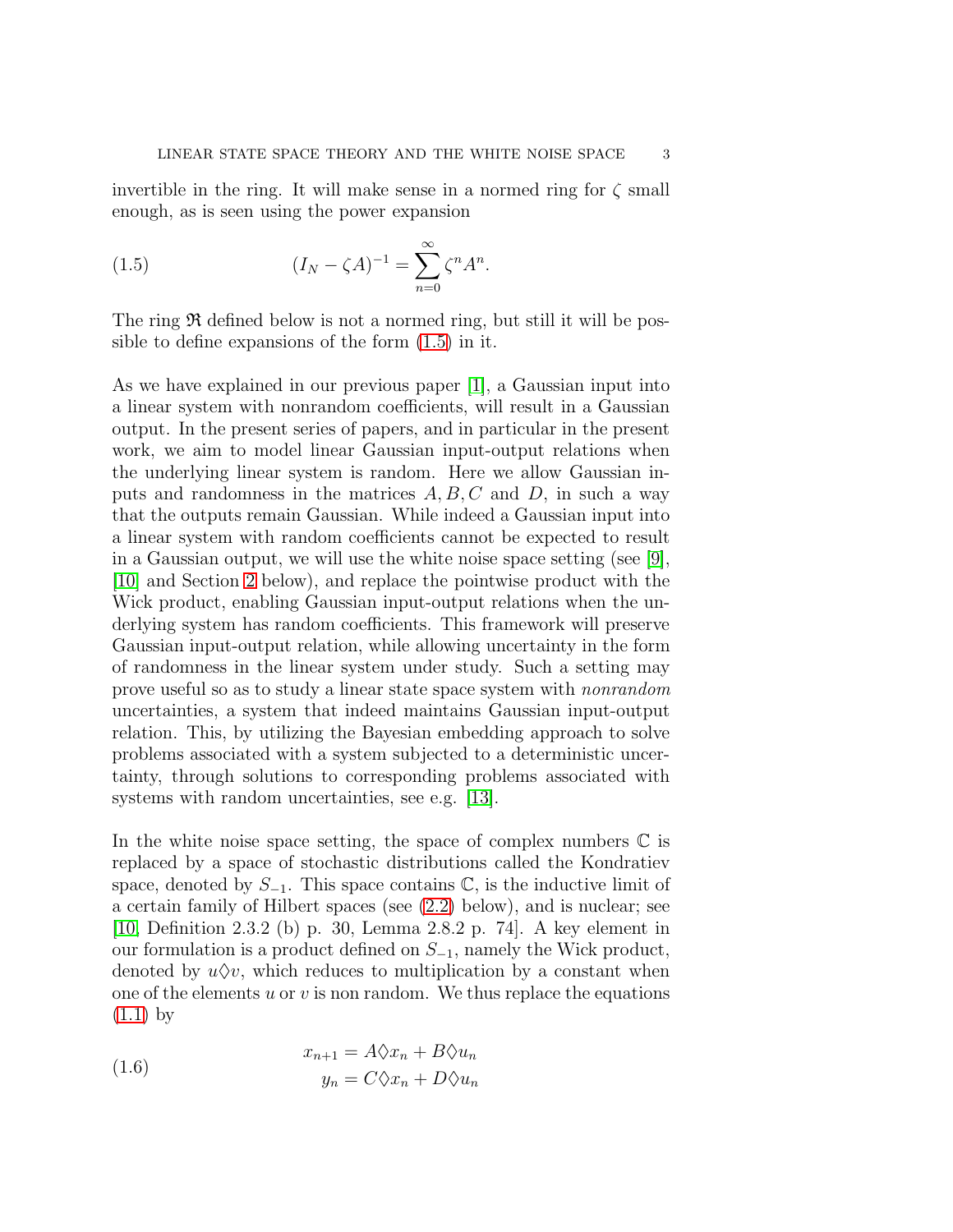where  $A \in (S_{-1})^{N \times N}, B \in (S_{-1})^{N \times q}, C \in (S_{-1})^{p \times N}, \text{ and } D \in (S_{-1})^{p \times q}.$ The states  $x_n$  take values in  $(S_{-1})^N$ , the input  $u_n$  in  $(S_{-1})^q$  the output in  $(S_{-1})^p$ .

A fundamental tool in white noise analysis is the Hermite transform

$$
F \mapsto \mathbf{I}(F)
$$

(see below), which associates to every element in  $S_{-1}$ , a power series in a countable number of complex variables,

$$
(1.7) \t\t\t z = (z_1, z_2, z_3, \ldots)
$$

and transforms the Wick product into a point-wise product:

<span id="page-5-1"></span>
$$
(1.8) \qquad \mathbf{I}(F \diamond G)(z) = (\mathbf{I}(F)(z))(\mathbf{I}(G)(z)), \quad \forall F, G \in S_{-1}.
$$

The image of the Kontradiev space under the Hermite transform is a commutative ring without divisors of zeros (that is, a domain), which we will denote by  $\mathfrak{R}$ . It is not Noetherian, so most results in system theory on commutative rings cannot be applied. Still, it has a very important property, which allows us to proceed. An  $\mathbf{F} \in \mathcal{R}$  is invertible in  $\mathfrak{R}$  if and only if its constant coefficient is non zero (recall that **F** is a power series). More generally, for  $p \in \mathbb{N}$ , an  $\mathbf{F} \in \mathbb{R}^{p \times p}$  will be invertible in  $\mathbb{R}^{p \times p}$  if and only if the matrix  $\mathbf{F}(0)$  (which belongs to  $(\mathbb{C}^{p \times p})$  is invertible; see Theorem [3.1](#page-10-0) below. This theorem follows from a non trivial result on the characterization of the range of the Hermite transform, given in [\[10,](#page-22-7) Theorem 2.6.11, p. 62].

We now take the Z transform and the Hermite transform of [\(1.6\)](#page-4-1). The Z transform of the series  $(I(u_n))_{n=0,1,...}$  is denoted by  $\mathscr{U}(\zeta, z)$ 

$$
\mathscr{U}(\zeta,z) = \sum_{n=0}^{\infty} \zeta^n(\mathbf{I}(u_n))(z),
$$

and similarly for  $\mathscr{Y}(\zeta, z)$  and  $\mathscr{X}(\zeta, z)$ . We obtain:

<span id="page-5-0"></span>(1.9) 
$$
(I_N - \zeta \mathbf{A}(z)) \mathscr{X}(\zeta, z) = \mathbf{B}(z) \mathscr{U}(\zeta, z),
$$

$$
\mathscr{Y}(\zeta, z) = \mathbf{C}(z) \mathscr{X}(\zeta, z) + \mathbf{D}(z) \mathscr{U}(\zeta, z),
$$

where

$$
A(z) = I(A)(z), B(z) = I(B)(z), C(z) = I(C)(z), D(z) = I(D)(z).
$$

Since  $\mathbf{A}(z)$  is bounded in a certain neighborhood of the origin (see Theorem [3.1](#page-10-0) below), the matrix  $(I_N - \zeta \mathbf{A}(z))$  is invertible for  $\zeta$  small enough, and we can write

$$
\mathscr{Y}(\zeta,z) = \mathscr{H}(\zeta,z)\mathscr{U}(\zeta,z),
$$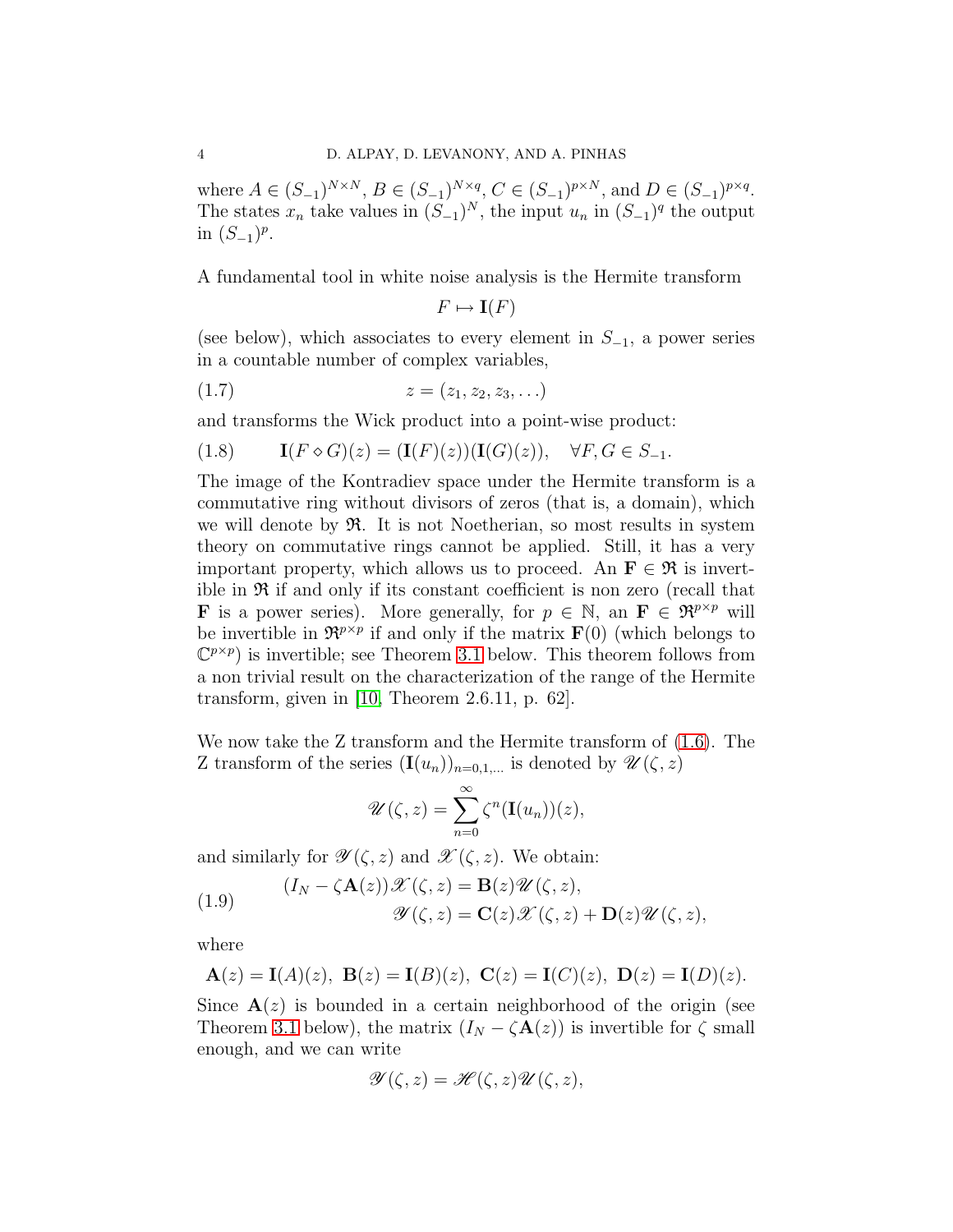where

<span id="page-6-0"></span>(1.10) 
$$
\mathscr{H}(\zeta,z) = \mathbf{D}(z) + \zeta \mathbf{C}(z) (I_N - \zeta \mathbf{A}(z))^{-1} \mathbf{B}(z),
$$

is the transfer function of the system defined by the equations [\(1.6\)](#page-4-1).

**Remark 1.2.** When we set  $z = 0$  in [\(1.9\)](#page-5-0) we retrieve [\(1.4\)](#page-3-1), that is, we are back within the deterministic setting.

We now view  $(1.10)$  as a  $\mathfrak{R}\text{-valued}$  function. Consider  $\zeta$  such that

$$
(1.11) \qquad \det(I_N - \zeta \mathbf{A}(0)) \neq 0.
$$

It follows from Theorem [3.3](#page-10-1) below that  $(I_N - \zeta \mathbf{A})$  is invertible in  $\Re$ for such  $\zeta$ . Therefore the **R**-valued function  $\mathcal{H}(\zeta)$  given by

<span id="page-6-2"></span><span id="page-6-1"></span>
$$
(\mathscr{H}(\zeta))(z) = \mathscr{H}(\zeta, z),
$$

that is,

(1.12) 
$$
\mathscr{H}(\zeta) = \mathbf{D} + \zeta \mathbf{C} (I_N - \zeta \mathbf{A})^{-1} \mathbf{B}
$$

is well defined for  $\zeta$  satisfying [\(1.11\)](#page-6-1).

Functions of the form [\(1.12\)](#page-6-2) will be called rational functions associated with the white noise space. We note that in [\[2\]](#page-21-3) another approach to rational functions, with emphasis on rationality with respect to a finite number of the variables  $z_k$  is considered. The purpose of this paper is to give a number of equivalent characterizations of functions of the form [\(1.12\)](#page-6-2) and to study the notions of controllability, observability and minimality in the setting of the ring R.

A major non-trivial feature of this work is the observation that key characteristics of a linear, time invariant, stochastic system (e.g. invertibility), are determined by the corresponding characteristics associated with the deterministic part of the system under study, namely its average behavior. For instance, a realization of the perturbed system [\(1.12\)](#page-6-2) will be observable (see Definition [5.1](#page-14-1) below) if the corresponding realization of the unperturbed system, namely with  $z = 0$  is observable. See Theorem [5.3.](#page-15-0)

The paper consists of six sections besides the introduction, and its outline is as follows. We review, as already mentioned, white noise space theory in Section [2.](#page-7-0) We study the ring  $\Re$  in Section [3.](#page-9-0) Equivalent characterizations of rational functions are given in Section [4.](#page-11-0) Observable pairs are studied in Section [6.](#page-19-0) In Section 6 we consider controllable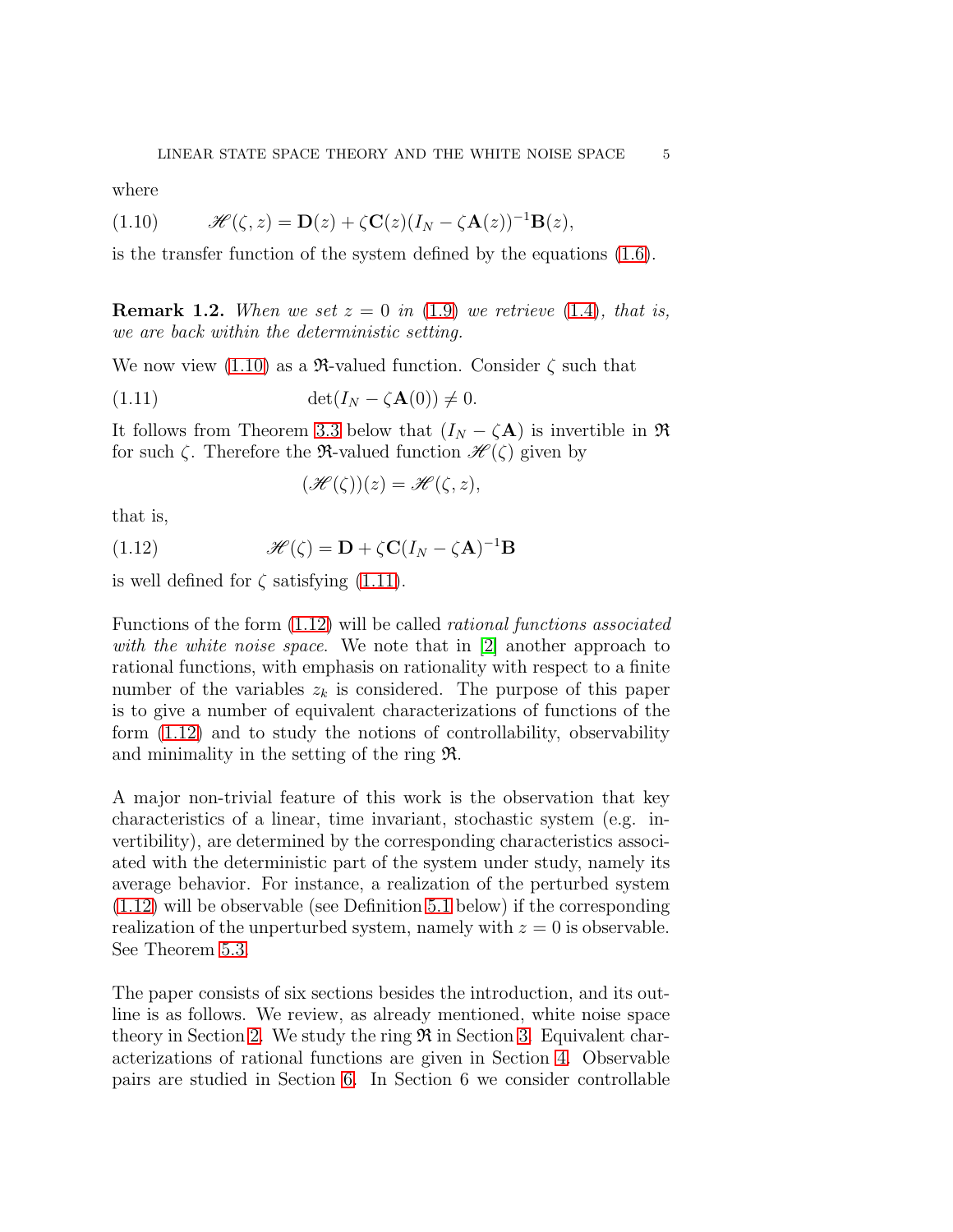pairs, and briefly discuss minimal realizations. The last section considers the case where the functions take values in one of the Hilbert spaces which make R.

# 2. A brief survey of white noise space analysis

<span id="page-7-0"></span>The starting point to construct the white noise space is the Schwartz space  $S$  of real-valued smooth functions which, together with their derivatives, decrease rapidly to zero at infinity. For  $s \in \mathcal{S}$ , let  $||s||$ denote its  $\mathbf{L}_2(\mathbb{R})$  norm. The function

$$
K(s_1 - s_2) = e^{-\frac{||s_1 - s_2||^2}{2}}
$$

is positive (in the sense of reproducing kernels) for  $s_1, s_2$  running in  $\mathcal{S}$ . The space is nuclear. By an extension of Bochner's theorem to nuclear spaces due to Minlos (see [\[14\]](#page-22-9), [\[7,](#page-22-10) Théorème 3, p. 311]), there exists a probability measure  $P$  on  $S'$  such that

$$
K(s) = \int_{S'} e^{-i\langle s', s \rangle} dP(s'),
$$

where we have denoted by  $\langle s', s \rangle$  the duality between S and S'. The real Hilbert space  $\mathbf{L}_{2}(\mathcal{S}', \mathcal{F}, dP)$ , where  $\mathcal F$  is the Borelian  $\sigma$ -algebra, is called the white noise space. We will denote it by  $W$ , and its elements by  $\omega$ , by setting  $\Omega = \mathcal{S}'$ .

Among all orthogonal Hilbert bases of the white noise space, one plays a special role. It is constructed in terms of Hermite functions and its elements are denoted by  $H_{\alpha}$ , where the index  $\alpha$  runs through the set  $\ell$ of sequences  $(\alpha_1, \alpha_2, \ldots)$ , whose entries are in

$$
\mathbb{N}_0 = \{0, 1, 2, 3, \ldots\} \,,
$$

and  $\alpha_k \neq 0$  for only but a finite number of indices k. Furthermore, with the multi-index notation

<span id="page-7-1"></span>
$$
\alpha! = \alpha_1! \alpha_2! \cdots,
$$

we have

(2.1) kHαk 2 <sup>W</sup> = α!.

In view of  $(2.1)$ , the map

$$
H_{\alpha} \mapsto z^{\alpha} = z_1^{\alpha_1} z_2^{\alpha_2} z_3^{\alpha_2} \cdots
$$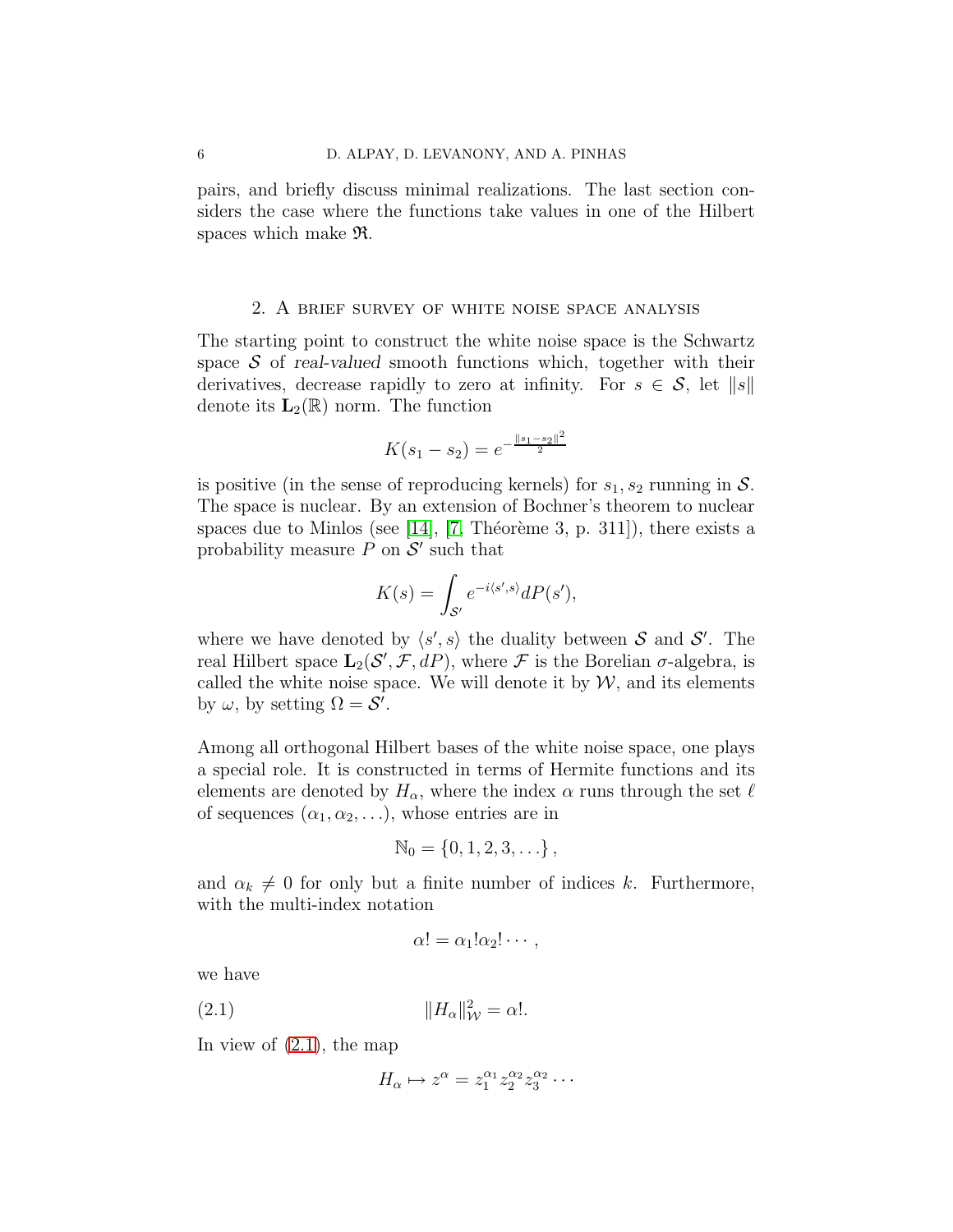extends to a unitary map between  $W$  and the reproducing kernel Hilbert space with reproducing kernel

$$
k(z, w) = e^{\langle z, w \rangle_{\ell_2}} = \sum_{\alpha \in \ell} \frac{z^{\alpha} w^{*\alpha}}{\alpha!},
$$

where  $z, w$  run through  $\ell_2$ .

The Wick product in  $W$  is defined by the formula

$$
H\alpha \Diamond H_{\beta} = H_{\alpha+\beta}, \quad \alpha, \beta \in \ell,
$$

and the Hermite transform is defined through linearity as

$$
(\mathbf{I}(H_{\alpha}))(z) = z^{\alpha}.
$$

The space  $W$  is too small to be stable under the Wick product, and one defines the Kondratiev space  $S_{-1}$ , within which the Wick product is stable. More precisely,  $S_{-1}$  is a nuclear space, and is defined as the inductive limit of the increasing family of Hilbert spaces  $\mathcal{H}_k, k =$  $1, 2, \ldots$  of formal series  $\sum_{\alpha \in \ell} f_{\alpha} H_{\alpha}$  such that

(2.2) 
$$
||f||_k \stackrel{\text{def.}}{=} \left(\sum_{\alpha \in \ell} |f_{\alpha}|^2 (2\mathbb{N})^{-k\alpha}\right)^{1/2} < \infty,
$$

where, for  $\beta \in \ell$ ,

<span id="page-8-1"></span><span id="page-8-0"></span>
$$
(2\mathbb{N})^{\beta} = 2^{\beta_1} (2 \times 2)^{\beta_2} (2 \times 3)^{\beta_3} \cdots
$$

That the Wick product is stable within  $S_{-1}$  is made more precise by Våge's inequality (see  $[10,$  Proposition 3.3.2, p. 118]), which we now recall. Let l and k be natural numbers such that  $k > l + 1$ . Let  $h \in \mathcal{H}_l$ and  $u \in \mathcal{H}_k$ . Then,

(2.3) 
$$
||h\Diamond u||_k \le A(k-l)||h||_l||u||_k,
$$

where

(2.4) 
$$
A(k-l) = \sum_{\alpha \in \ell} (2N)^{(l-k)\alpha}
$$

For a proof that  $A(k - l)$  is finite, see [\[10,](#page-22-7) Proposition 2.3.3, p. 31].

.

The series  $\sum_{\alpha \in \ell} s_{\alpha} z^{\alpha}$  will be said to be convergent at z if

$$
\sum_{\alpha \in \ell} |s_{\alpha}| |z|^{\alpha} < \infty,
$$

that is, if it is absolutely convergent, see [\[10,](#page-22-7) p. 60]. The following easy lemma will be used below.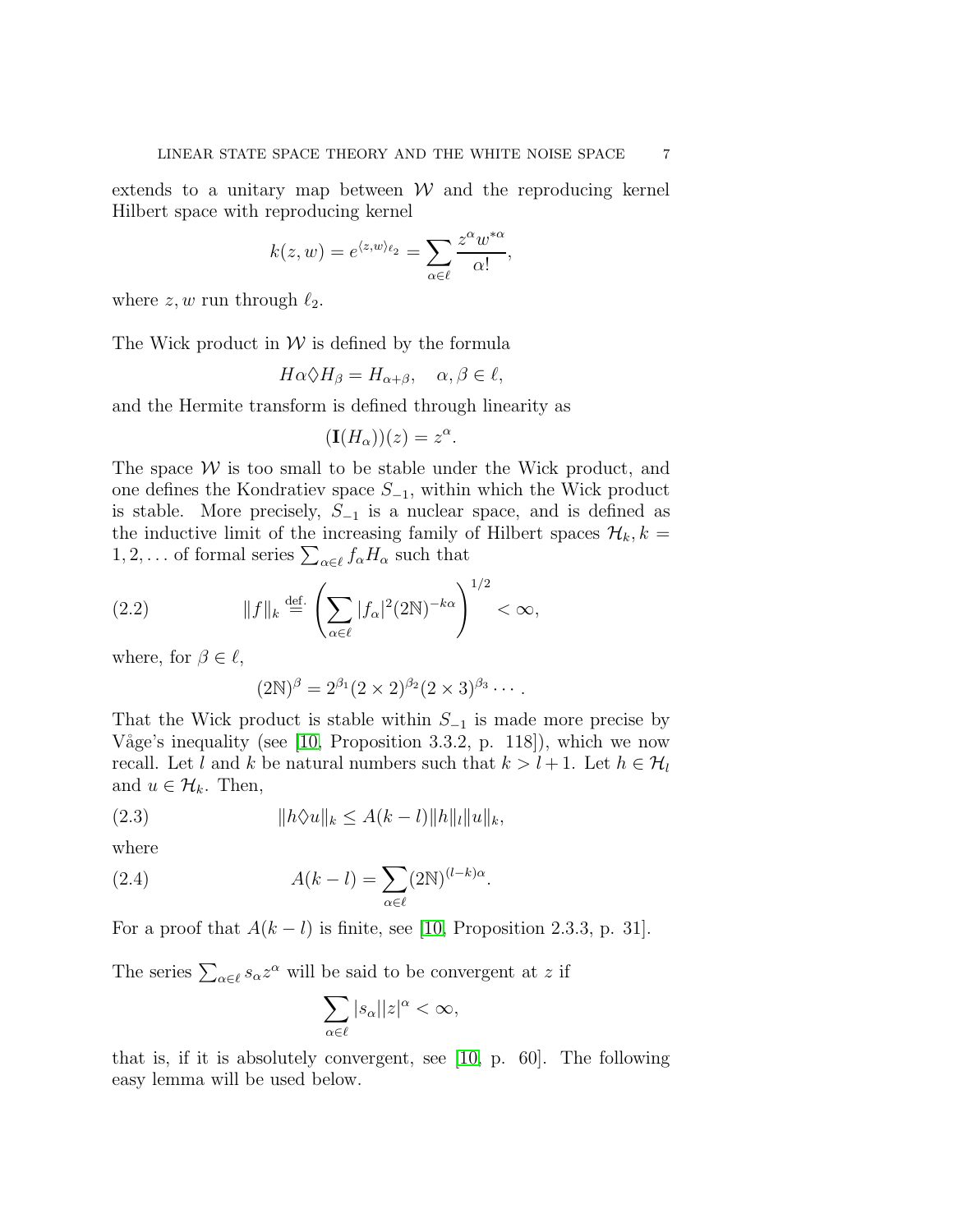**Lemma 2.1.** Assume that  $f(z) = \sum_{\alpha \in \ell} f_{\alpha} z^{\alpha}$  and  $g(z) = \sum_{\alpha \in \ell} g_{\alpha} z^{\alpha}$ are absolutely convergent power series at z. Then

$$
(2.5)\ \ |f(z)g(z)|\leq \sum_{\gamma\in\ell}|z|^{\gamma}\cdot\big|\sum_{\substack{\alpha+\beta=\gamma\\ \alpha,\beta\in\ell}}f_{\alpha}g_{\beta}\big|\leq (\sum_{\alpha\in\ell}|f_{\alpha}||z|^{\alpha})(\sum_{\alpha\in\ell}|g_{\alpha}||z|^{\alpha}),
$$

and in particular, the product fg is an absolutely convergent power series at z, and it holds that

$$
f(z)g(z) = \sum_{\gamma \in \ell} z^{\gamma} \left( \sum_{\substack{\alpha + \beta = \gamma \\ \alpha, \beta \in \ell}} f_{\alpha} g_{\beta} \right).
$$

Furthermore,  $(f(z))^n$  is an absolutely convergent power series at z for all  $n \in \mathbb{N}$ .

Proof: The power series

$$
\sum_{\gamma \in \ell} z^{\gamma} \left( \sum_{\substack{\alpha + \beta = \gamma \\ \alpha, \beta \in \ell}} f_{\alpha} g_{\beta} \right)
$$

is absolutely convergent since

$$
\sum_{\gamma \in \ell} |z|^{\gamma} \cdot \Big| \sum_{\substack{\alpha + \beta = \gamma \\ \alpha, \beta \in \ell}} f_{\alpha} g_{\beta} \Big| \leq \sum_{\gamma \in \ell} |z|^{\gamma} \left( \sum_{\substack{\alpha + \beta = \gamma \\ \alpha, \beta \in \ell}} |f_{\alpha}| \cdot |g_{\beta}| \right)
$$

$$
= \left( \sum_{\alpha \in \ell} |f_{\alpha}| |z|^{\alpha} \right) \left( \sum_{\alpha \in \ell} |g_{\alpha}| |z|^{\alpha} \right).
$$

 $\Box$ 

# 3. THE RING  $\mathbf{I}(S_{-1})$

<span id="page-9-0"></span>Consider the image  $\mathfrak{R} \stackrel{\text{def.}}{=} \mathbf{I}(S_{-1})$  under the Hermite transform of the Kondratiev space. This is a space of power series which has been characterized in [\[10,](#page-22-7) Theorem 2.6.11, p. 62]. In that statement,  $(\mathbb{C}^{\mathbb{N}})_{c}$ denotes the space of finite sequences of complex numbers indexed by the integers, and the set  $K_q(\delta)$  is defined by

(3.1) 
$$
K_q(\delta) = \{ z \in \mathbb{C}^{\mathbb{N}} : \sum_{\substack{\alpha \in \ell \\ \alpha \neq (0,0,\dots)}} |z^{\alpha}|^2 (2\mathbb{N})^{q\alpha} < \delta^2 \}.
$$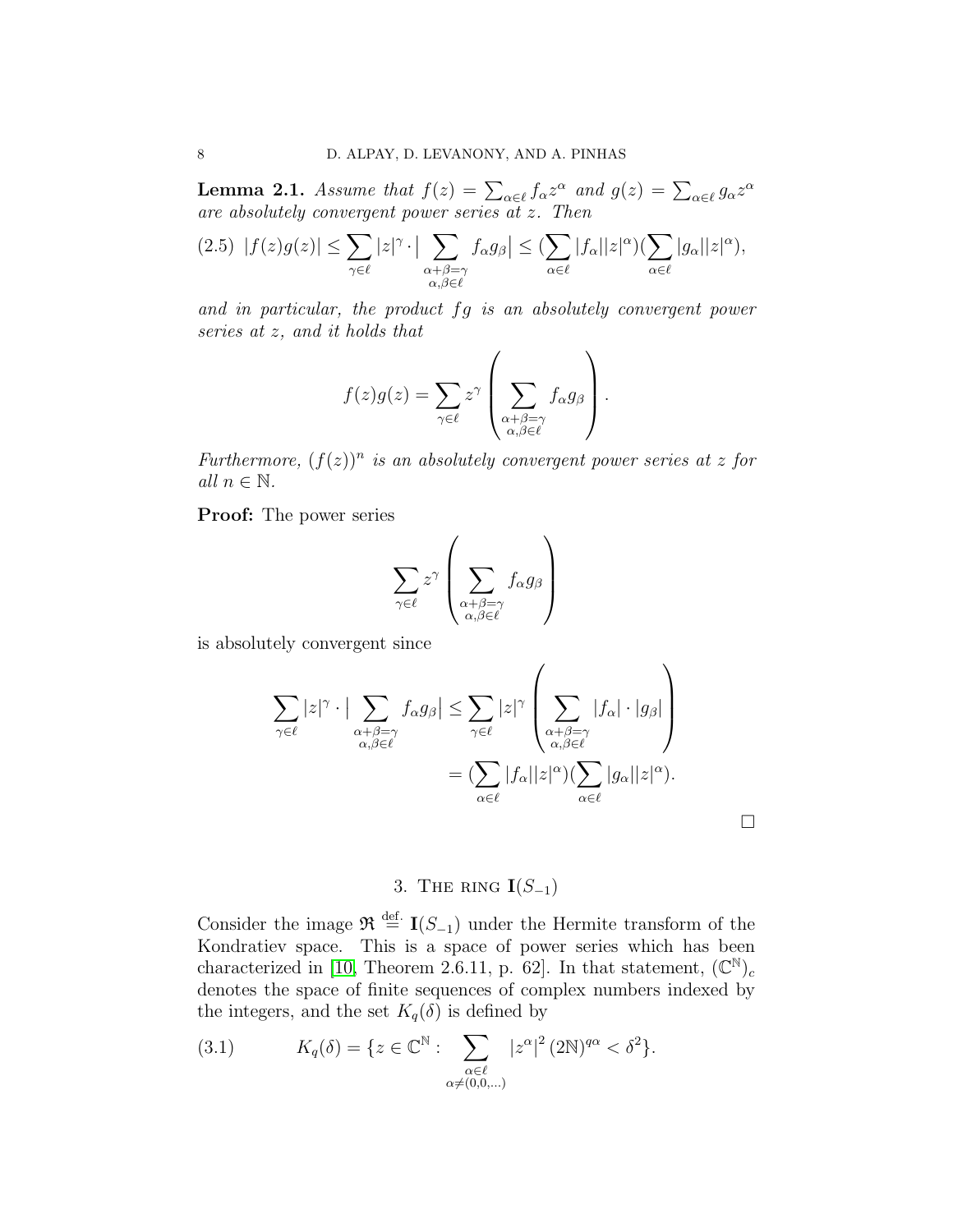Note that  $\alpha = (0, 0, \ldots)$  is excluded from the sum. See [\[10,](#page-22-7) Definition 2.6.4, p. 59].

#### Theorem 3.1. [\[10,](#page-22-7) Theorem 2.6.11, p. 62]

(1) If  $F(\omega) = \sum_{\alpha} a_{\alpha} H_{\alpha}(\omega) \in S_{-1}$ , then there exist  $q < \infty$ ,  $M_q <$  $\infty$  such that

(3.2) 
$$
|\mathbf{I}(F)(z)| \leq \sum_{\alpha \in \ell} |a_{\alpha}| |z^{\alpha}| \leq M_q \left( \sum_{\alpha \in \ell} (2\mathbb{N})^{q\alpha} |z^{\alpha}|^2 \right)^{\frac{1}{2}}
$$

<span id="page-10-2"></span>for all  $z \in (\mathbb{C}^{\mathbb{N}})_{c}$ . In particular,  $\mathbf{I}(F)$  is a bounded analytic function on  $K_q(\delta)$  for all  $\delta < \infty$ .

<span id="page-10-0"></span>(2) Conversely, suppose  $g(z) = \sum_{\alpha} b_{\alpha} z^{\alpha}$  is a given power series of  $z \in (\mathbb{C}^{\mathbb{N}})_{c}$  with  $b_{\alpha} \in \mathbb{C}$ , with  $q < \infty$  and  $\delta > 0$  such that  $g(z)$  is absolutely convergent for  $z \in K_q(\delta)$  and

$$
\sup_{z \in K_q(\delta)} |g(z)| < \infty.
$$

Then there exists a unique  $G \in S_{-1}$  such that  $I(G) = g$ , namely

$$
G(\omega) = \sum_{\alpha \in \ell} b_{\alpha} H_{\alpha}(\omega).
$$

A characterization of convergent sequences in  $S_{-1}$  is given in the following theorem proved in [\[10\]](#page-22-7). It will be used in particular in the proof of Proposition [5.2.](#page-14-2)

<span id="page-10-3"></span>**Theorem 3.2.** [\[10,](#page-22-7) Theorem 2.8.1, p. 74] A sequence of elements  $F^{(n)}$ in the Kondratiev space  $S_{-1}$  converges to  $F \in S_{-1}$  if there exist  $\delta > 0$ and  $q < \infty$  such that  $\mathbf{I}(F^{(n)})$  converges to  $\mathbf{I}(F)$  pointwise boundedly, or equivalently, uniformly, in  $K_q(\delta)$ .

The main result of this section is:

**Theorem 3.3.**  $\Re$  is a commutative ring, which contains  $\mathbb C$  and has no divisors of zero. Furthermore, let  $x(t) = \sum_{n=0}^{\infty} x_n t^n$  be a power series, with strictly positive radius of convergence. Let  $p \in \mathbb{N}$ . Then for every  $\mathbf{r} \in \mathfrak{R}^{p \times p}$  such that  $\mathbf{r}(0) = 0_{p \times p}$ , the series

<span id="page-10-1"></span>
$$
(x(\mathbf{r}))(z) = \sum_{n=0}^{\infty} x_n (\mathbf{r}(z))^n
$$

converges to a limit in  $\mathfrak{R}^{p\times p}$ . If  $y(t) = \sum_{n=0}^{\infty} y_n t^n$  is another such power series, then

(3.3) 
$$
(xy)(\mathbf{r}) = x(\mathbf{r})y(\mathbf{r}), \quad \forall \mathbf{r} \in \mathfrak{R}.
$$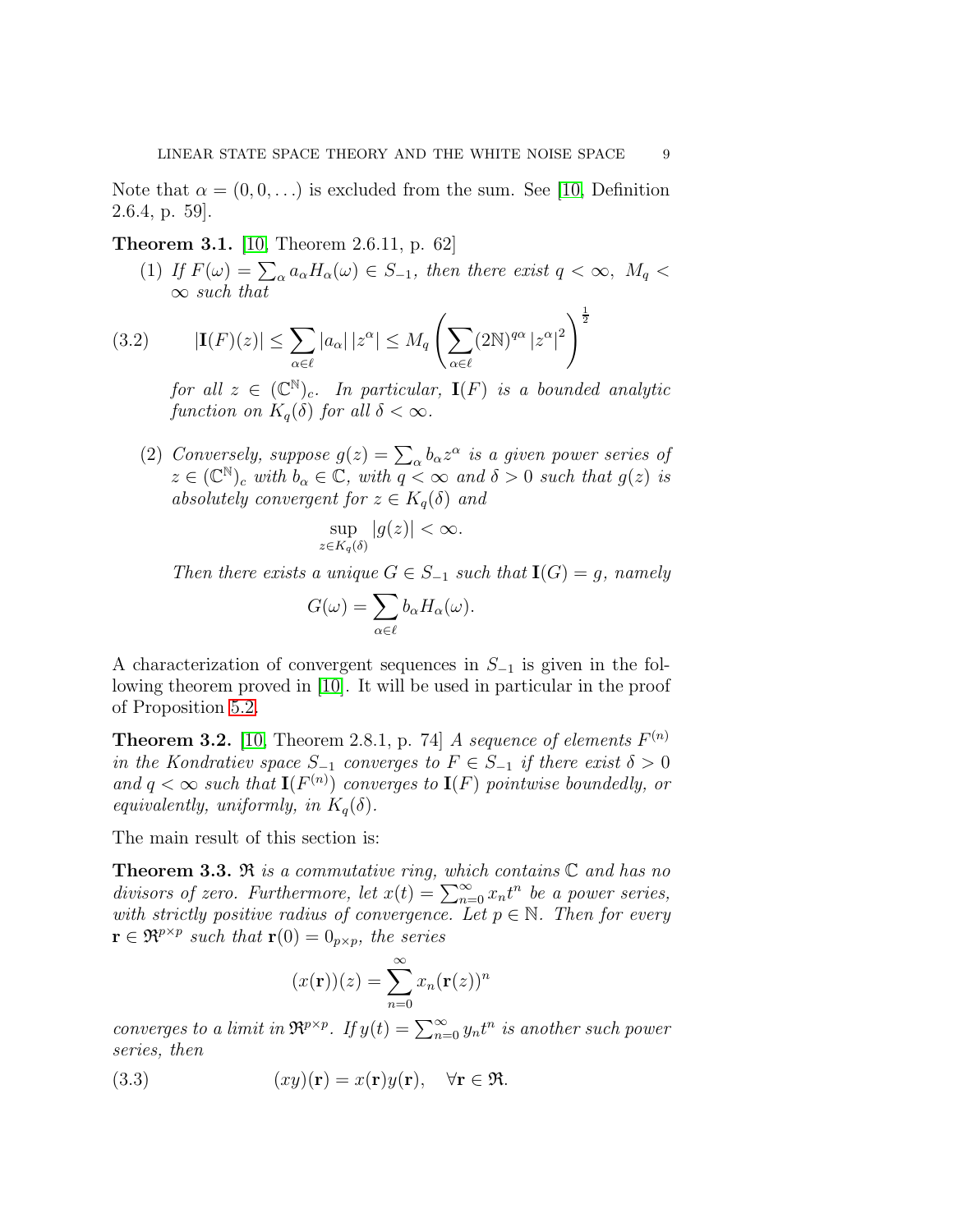In particular, an element **s** is invertible in  $\mathbb{R}^{p \times p}$  if and only if **s**(0) is invertible.

**Proof:** To simplify the notation we give a proof for  $p = 1$ . The fact that we have a ring follows from the formula [\(1.8\)](#page-5-1). The way to prove the second claim is to use Theorem [3.1](#page-10-0) to show that the a-priori formal power series

$$
\sum_{n=0}^{\infty} x_n (\mathbf{r}(z))^n
$$

is in fact the image under the Hermite transform of an element in  $S_{-1}$ . Since **r** is the image of an element of  $S_{-1}$  under the Hermite transform, it satisfies [\(3.2\)](#page-10-2) for some  $q \in \mathbb{N}$  and a constant  $M_q > 0$ . Let  $r_x$  be the radius of convergence of the power series defining  $x$  (and similarly for  $r_y$  below). We choose  $\delta$  such that

$$
M_q \delta \stackrel{\text{def.}}{=} \rho < r_x,
$$

Then, by [\(3.2\)](#page-10-2), we have for  $z \in K_q(\delta)$ ,

$$
|\mathbf{r}(z)| \leq \rho,
$$

hence

$$
\left|\sum_{n=1}^{\infty} x_n(\mathbf{r}(z))^n\right| \leq \sum_{n=1}^{\infty} |x_n|\rho^n, \quad z \in K_q(\delta).
$$

We conclude the proof by using Theorem [3.1.](#page-10-0) We first prove [\(3.3\)](#page-10-1). By the preceding arguments we know that  $x(\mathbf{r}), y(\mathbf{r}),$  and  $(xy)(\mathbf{r}),$  are well defined. On the other hand, for  $|\mathbf{r}(z)| < \min(r_x, r_y)$  we have:

$$
(x(\mathbf{r}(z))(y(\mathbf{r}(z))) = \sum_{n=0}^{\infty} (\sum_{p=0}^{n} x_p y_{n-p})(\mathbf{r}(z))^n
$$

$$
= ((xy)(\mathbf{r}))(z).
$$

We now turn to the last statement. Assume that  $s$  is invertible in  $\mathfrak{R}$ , and let  $\mathbf{u} \in \mathbf{R}$  be such that  $\mathbf{su} = 1$ . Then, in particular,  $\mathbf{s}(0)\mathbf{u}(0) = 1$ , so  $s(0) \neq 0$ . Conversely, we can assume without loss of generality, that  $s(0) = 1$ . It suffices then to take in [\(3.3\)](#page-10-1)  $x(t) = 1 - t$ ,  $y(t) = (1 - t)^{-1}$ , and  $\mathbf{r} = \mathbf{u} - 1$ . (Note that  $\mathbf{r}(0) = 0$ .)

#### 4. Rational functions

<span id="page-11-0"></span>Let  $f(\zeta, z) = \sum_{n=0}^{\infty} f_n(z) \zeta^n \in \Re^{p \times p}(\zeta)$  be a power series with coefficients in  $\mathfrak{R}^{p \times q}$ . Define

$$
R_0 f(\zeta, z) = \frac{f(\zeta, z) - f(0, z)}{\zeta}.
$$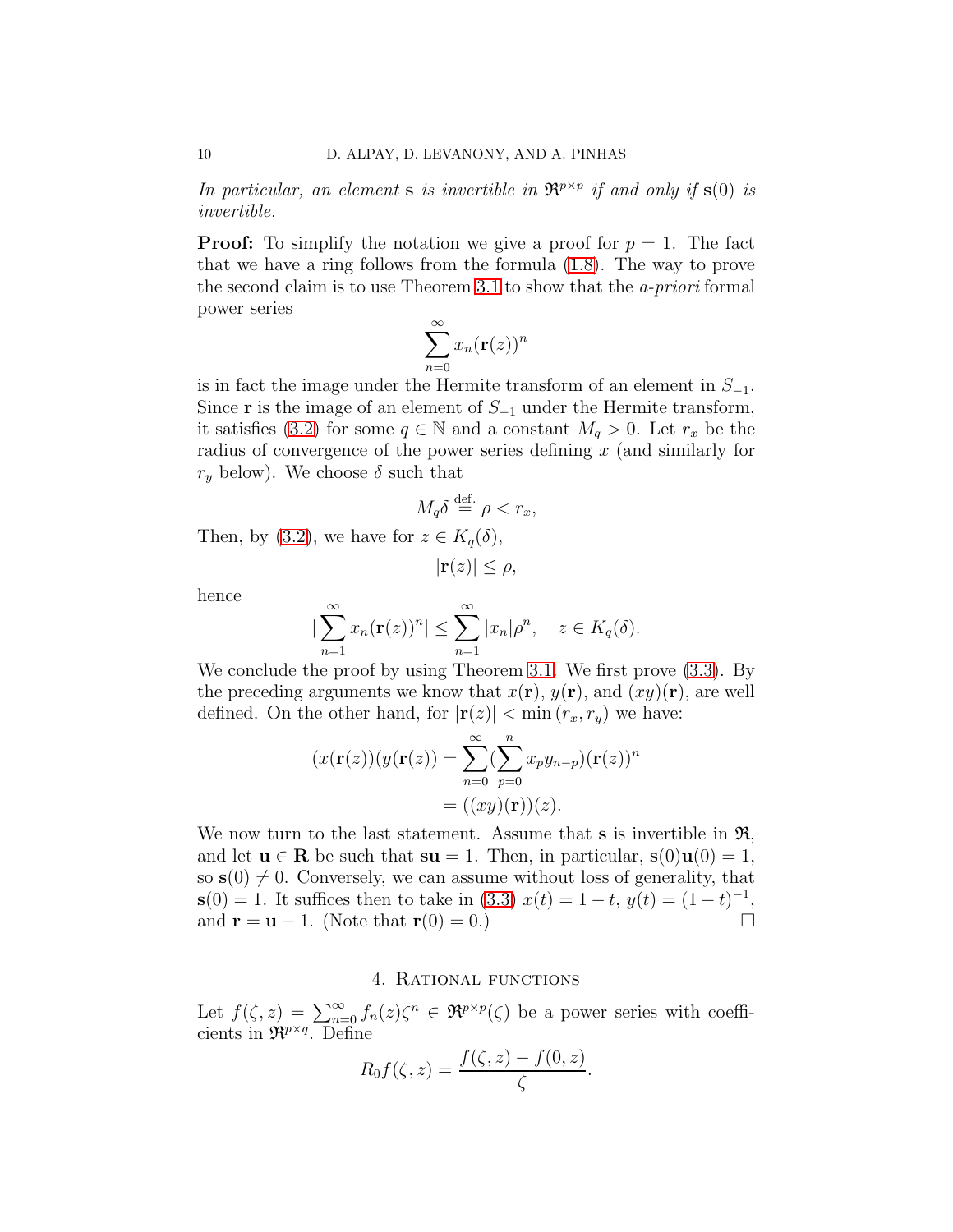**Theorem 4.1.** Let  $\mathcal{H}(\zeta) = \sum_{n=0}^{\infty} \mathbf{f}_n \zeta^n \in \mathfrak{R}^{p \times q}((\zeta))$  be a formal power series. Then the following are equivalent:

(1) Components of  $H$  are obtained by adding, multiplying and dividing polynomials of  $\mathfrak{R}[\zeta]$ , with division being performed only when the constant coefficient is invertible in R.

(2)  $H$  admits a realization in the form of [\(1.12\)](#page-6-2), with coefficients matrices having entries in R.

(3) The formal power series converges in a neighborhood of the origin, and there exists a finite number M such that for every  $n \geq M$  the function  $R_0^n$ H is a linear combination of  $R_0$ H,... $R_0^{M-1}$ H with coefficients in R.

**Proof:** We first note that elements of the form  $(1.12)$  are convergent power series in R and not only formal power series, as follows from Theorem [3.3.](#page-10-1) Elements  $\mathcal{H} \in \mathfrak{R}^{p \times q}(\zeta)$  of the form

(4.4) 
$$
\mathcal{H}(\zeta) = \mathbf{D} \text{ or } \mathcal{H}(\zeta) = \zeta \mathbf{C},
$$

where  $\mathbf{C}, \mathbf{D} \in \mathfrak{R}^{p \times q}$  are clearly in the form [\(1.12\)](#page-6-2). Furthermore, as is well known, if  $p = q$  and

<span id="page-12-0"></span>
$$
\mathscr{H}(\zeta) = \mathbf{D} + \zeta \mathbf{C} (I_N - \zeta \mathbf{A})^{-1} \mathbf{B} \in \mathfrak{R}^{p \times p}(\zeta)
$$

with **D** invertible, then we have:

$$
(\mathscr{H}(\zeta))^{-1} = \mathbf{D}^{-1} - \zeta \mathbf{D}^{-1} \mathbf{C} (I_N - \zeta \mathbf{A}^{\times})^{-1} \mathbf{B} \mathbf{D}^{-1},
$$

where

$$
\mathbf{A}^{\times} = \mathbf{A} - \mathbf{B} \mathbf{D}^{-1} \mathbf{C}.
$$

Furthermore, if

$$
\mathscr{H}_1(\zeta) = \mathbf{D}_1 + \zeta \mathbf{C}_1 (I_{N_1} - \zeta \mathbf{A}_1)^{-1} \mathbf{B}_1 \in \mathfrak{R}^{p_1 \times s}(\zeta)
$$

and

$$
\mathscr{H}_2(\zeta) = \mathbf{D}_2 + \zeta \mathbf{C}_2 (I_{N_2} - \zeta \mathbf{A}_2)^{-1} \mathbf{B}_2 \in \mathfrak{R}^{s \times q_2}(\zeta),
$$

then

$$
(\mathscr{H}_1\mathscr{H}_2)(\zeta) = \mathbf{D} + \zeta \mathbf{C} (I_N - \zeta \mathbf{A})^{-1} \mathbf{B}, \quad N = N_1 + N_2,
$$

with  $\mathbf{D} = \mathbf{D}_1 \mathbf{D}_2$  and

$$
\mathbf{A} = \begin{pmatrix} \mathbf{A}_1 & \mathbf{B}_1 \mathbf{C}_2 \\ 0 & \mathbf{A}_2 \end{pmatrix}, \quad \mathbf{B} = \begin{pmatrix} \mathbf{B}_1 \mathbf{D}_2 \\ \mathbf{B}_2 \end{pmatrix}, \quad \mathbf{C} = \begin{pmatrix} \mathbf{C}_1 & \mathbf{D}_1 \mathbf{C}_2 \end{pmatrix}.
$$

A sum of matrices is a special case of a product, as follows from the formula

$$
\mathbf{M}_1 + \mathbf{M}_2 = \begin{pmatrix} \mathbf{M}_1 & I_p \end{pmatrix} \begin{pmatrix} I_q \\ \mathbf{M}_2 \end{pmatrix},
$$

where  $M_1$  and  $M_2 \in \mathfrak{R}^{p \times q}$ .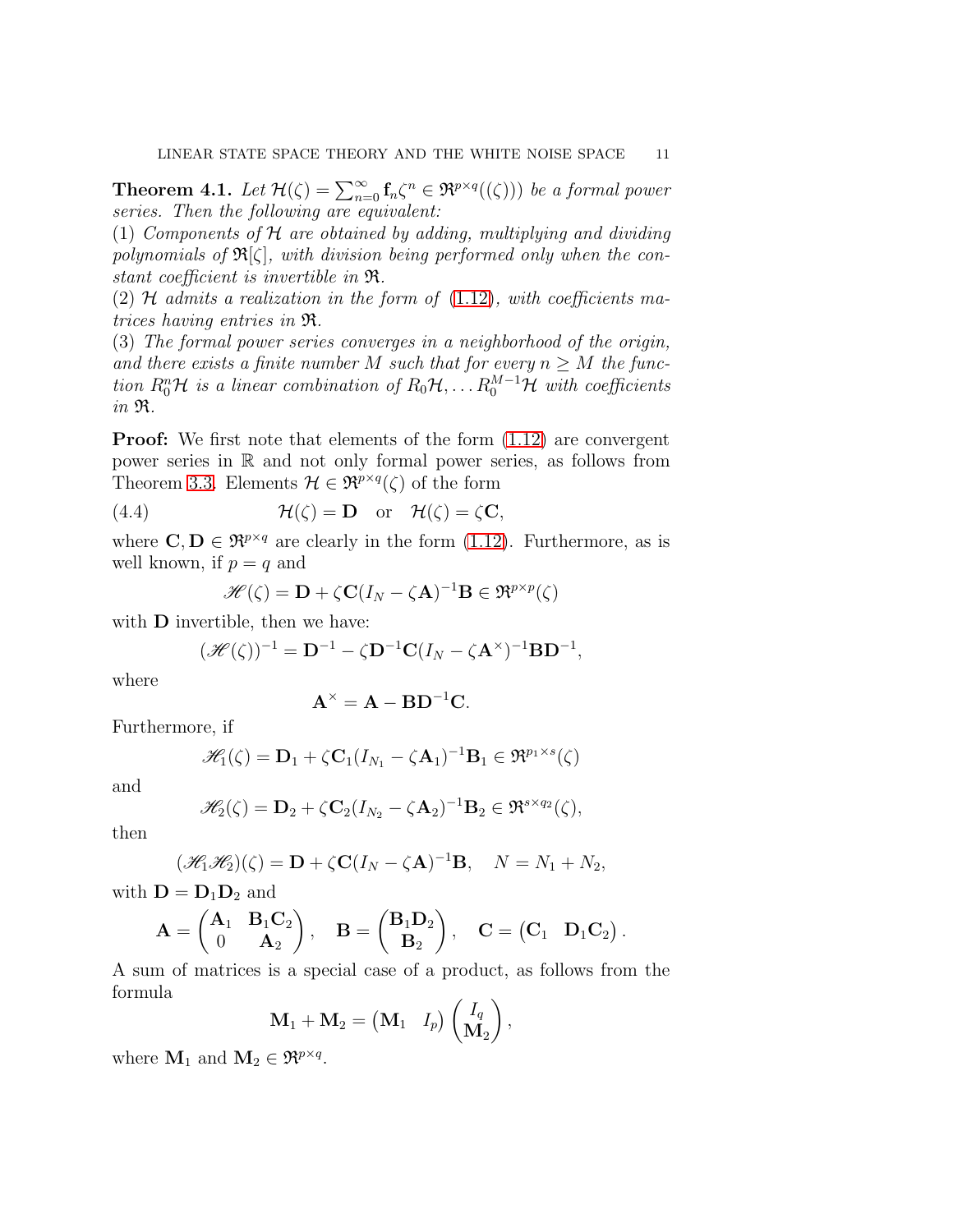See for instance [\[3\]](#page-21-4) for some of these formulas when the coefficients are complex. It follows from these formulas that any R-valued function (that is, when  $p = q = 1$ ) which is obtained by addition, multiplication and, when defined, inversion, of functions of the form [\(4.4\)](#page-12-0), is of the form [\(1.12\)](#page-6-2). The matrix-valued case is obtained by concatenation using the formulas

$$
\begin{aligned}\n\left(\mathcal{H}_1 \quad \mathcal{H}_2\right)(\zeta) &= \\
&= \begin{pmatrix} \mathbf{D}_1 & \mathbf{D}_2 \end{pmatrix} + \zeta \begin{pmatrix} \mathbf{C}_1 & \mathbf{C}_2 \end{pmatrix} \begin{pmatrix} I_{N_1+N_2} - \zeta \begin{pmatrix} \mathbf{A}_1 & 0 \\ 0 & \mathbf{A}_2 \end{pmatrix} \end{pmatrix}^{-1} \begin{pmatrix} \mathbf{B}_1 & 0 \\ 0 & \mathbf{B}_2 \end{pmatrix},\n\end{aligned}
$$

and

$$
\begin{pmatrix} \mathcal{H}_1 \\ \mathcal{H}_2 \end{pmatrix} (\zeta) =
$$
  
=  $\begin{pmatrix} \mathbf{D}_1 \\ \mathbf{D}_2 \end{pmatrix} + \zeta \begin{pmatrix} \mathbf{C}_1 & 0 \\ 0 & \mathbf{C}_2 \end{pmatrix} \begin{pmatrix} I_{N_1+N_2} - \zeta \begin{pmatrix} \mathbf{A}_1 & 0 \\ 0 & \mathbf{A}_2 \end{pmatrix} \end{pmatrix}^{-1} \begin{pmatrix} \mathbf{B}_1 \\ \mathbf{B}_2 \end{pmatrix}$ 

for two functions  $\mathcal{H}_1$  and  $\mathcal{H}_2$  of appropriate dimensions which admit a realization. Thus,  $(1)$  implies  $(2)$ . We now prove that  $(2)$  implies  $(3)$ . Let  $\mathscr H$  be of the form [\(1.12\)](#page-6-2). Then,

$$
R_0^n\mathscr{H}(\zeta) = \mathbf{C}(I_N - \zeta \mathbf{A})^{-1}\mathbf{A}^{n-1}\mathbf{B}, \quad n = 1, 2, \dots
$$

But the Cayley-Hamilton theorem holds in any commutative ring (see for instance [\[5,](#page-22-5) p. 14], [\[6,](#page-22-11) Theorem 4.3, p. 120], [\[4,](#page-22-12) p. A III.107]). Therefore there exist an  $M \in \mathbb{N}$ , a monic polynomial p of degree M with coefficients in  $\mathfrak{R}$ , such that  $p(\mathbf{A}) = 0$ . It follows that for  $n \geq M$ , the function  $R_0^n\mathcal{H}$  is a linear combination of  $1, R_0\mathcal{H}, \ldots R_0^{M-1}\mathcal{H}$  with coefficients in R.

We now assume that  $(3)$  is in force and prove that  $(1)$  holds. First, assume that H is  $\Re$ -valued (as opposed to  $\Re^{p \times q}$ -valued). By hypothesis there exists a matrix  $\mathbf{A} \in \mathfrak{R}^{M \times M}$  such that

$$
R_0\begin{pmatrix}1 & R_0\mathcal{H} & \cdots & R_0^{M-1}\mathcal{H}\end{pmatrix} = \begin{pmatrix}1 & R_0\mathcal{H} & \cdots & R_0^{M-1}\mathcal{H}\end{pmatrix}\mathbf{A}.
$$

Hence

$$
(1 \quad R_0 \mathcal{H} \quad \cdots \quad R_0^{M-1} \mathcal{H}) = (1 \quad R_0 \mathcal{H} \quad \cdots \quad R_0^{M-1} \mathcal{H}) \ (0) (I_M - \zeta \mathbf{A})^{-1}.
$$

Thus

$$
R_0\mathcal{H}=\mathbf{C}(I_M-\zeta\mathbf{A})^{-1}\mathbf{B},
$$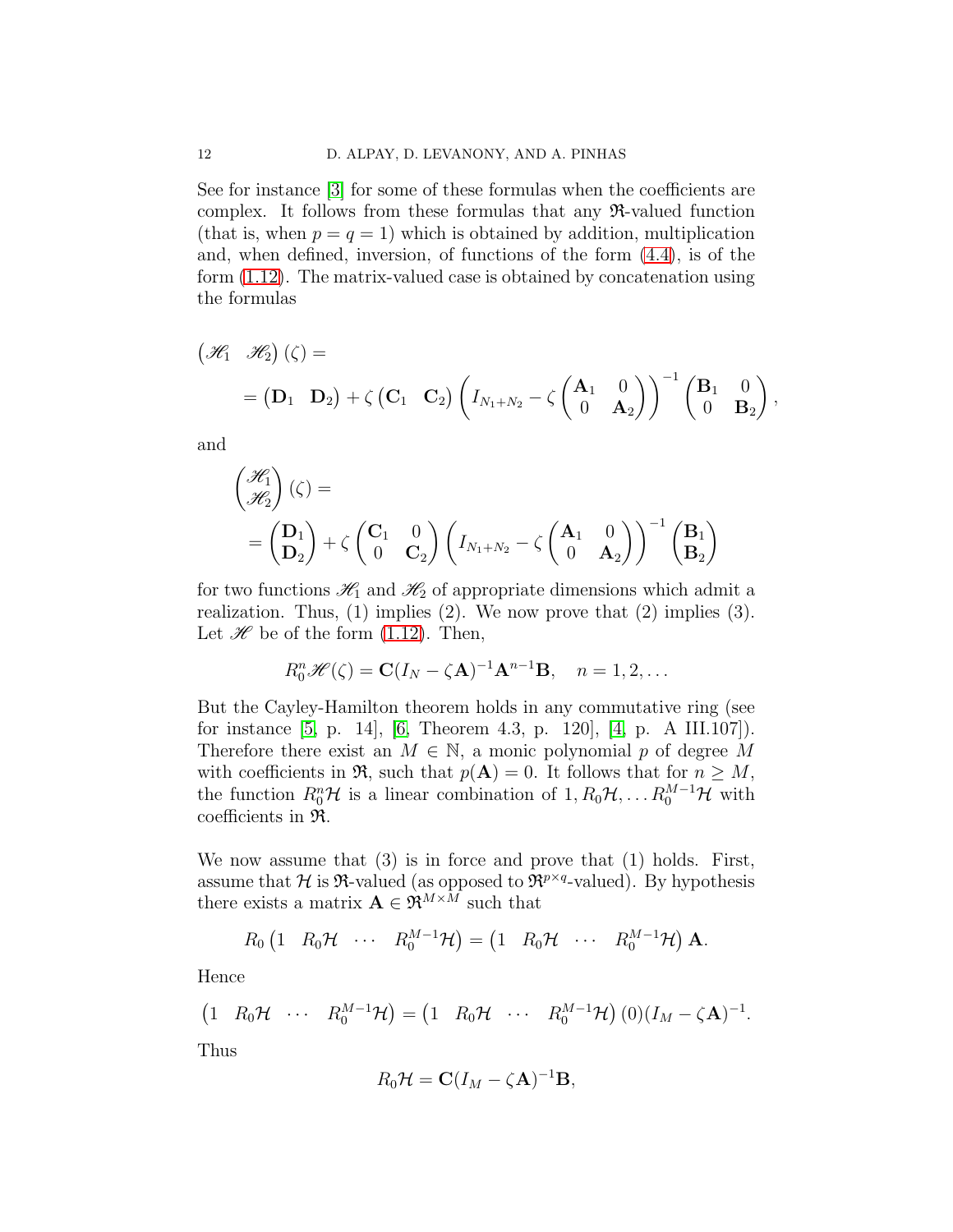with

$$
\mathbf{C} = \begin{pmatrix} 1 & R_0 \mathcal{H} & \cdots & R_0^{M-1} \mathcal{H} \end{pmatrix} \begin{pmatrix} 0 \end{pmatrix} \text{ and } \mathbf{B} = \begin{pmatrix} 0 \\ 1 \\ \vdots \\ 0 \end{pmatrix},
$$

and the result follows. The matrix-valued case is treated in much the same way.  $\Box$ 

# 5. Observable pairs

<span id="page-14-0"></span>Consider an  $\Re$ -valued function of the complex variable  $\zeta$ , of the form  $(1.12):$  $(1.12):$ 

$$
\mathscr{H}(\zeta) = \mathbf{D} + \zeta \mathbf{C} (I_N - \zeta \mathbf{A})^{-1} \mathbf{B}.
$$

By Theorem [3.3,](#page-10-1) we know that  $\mathscr H$  is well defined, in particular for  $\zeta$ such that

$$
\det(I_N - \zeta \mathbf{A}(0)) \neq 0.
$$

Setting  $z = 0$  in [\(1.12\)](#page-6-2) we get the unperturbed transfer function, which motivates Theorem [5.3](#page-15-0) below. We first give a definition and a proposition.

<span id="page-14-1"></span>**Definition 5.1.** The pair  $(C, A) \in \mathbb{R}^{p \times N} \times \mathbb{R}^{N \times N}$  is called observable if the map

$$
\mathbf{f} \mapsto \begin{pmatrix} \mathbf{C} \mathbf{f} & \mathbf{C} \mathbf{A} \mathbf{f} & \mathbf{C} \mathbf{A}^2 \mathbf{f} & \cdots \end{pmatrix}
$$

is injective from  $\mathfrak{R}^n$  into  $(\mathfrak{R}^p)^{\mathbb{N}}$ .

See [\[5,](#page-22-5) §2.2 p. 58].

Equivalently we have:

<span id="page-14-2"></span>**Proposition 5.2.** Realization [\(1.12\)](#page-6-2) is observable if and only if (with  $f \in \Re^N$ )

$$
\mathbf{C}(I_N - \zeta \mathbf{A})^{-1} \mathbf{f} \equiv 0_{\mathfrak{R}}^{p \times N} \Longrightarrow \mathbf{f} = 0_{\mathfrak{R}}^N.
$$

**Proof:** By Theorem [3.3](#page-10-1) with  $x(t) = (1 - \zeta t)^{-1}$ , we have:

$$
(I_N - \zeta \mathbf{A})^{-1} = \sum_{p=0}^{\infty} \zeta^p \mathbf{A}^p.
$$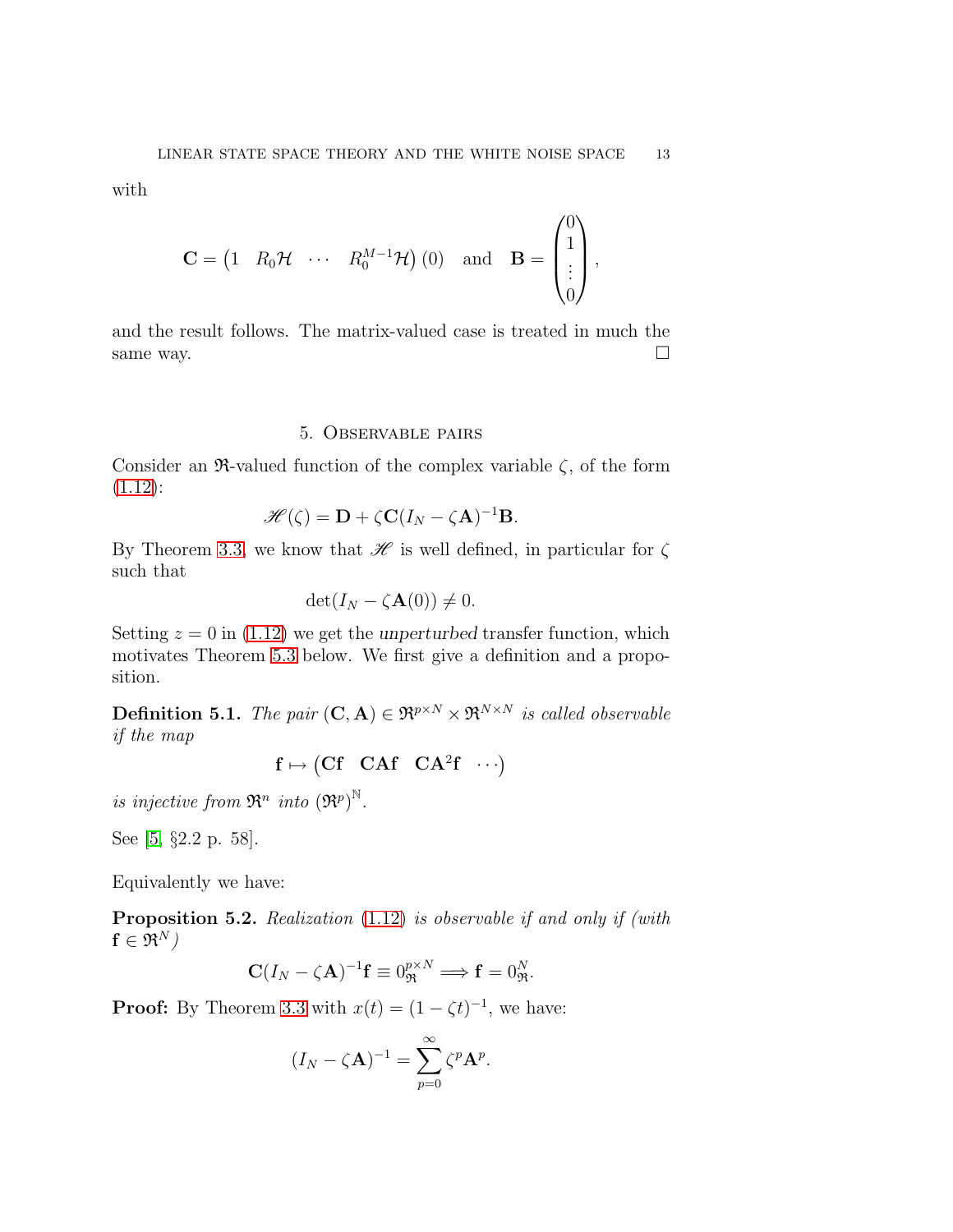Therefore, and using Theorem [3.2,](#page-10-3)

$$
\mathbf{C}(I_N - \zeta \mathbf{A})^{-1} = \mathbf{C} \sum_{n=0}^{\infty} \zeta^p \mathbf{A}^p.
$$

$$
= \sum_{n=0}^{\infty} \zeta^p \mathbf{C} \mathbf{A}^p.
$$

<span id="page-15-0"></span>Theorem 5.3. Assume that the realization

<span id="page-15-1"></span>(5.1) 
$$
\mathscr{H}(\zeta,0) = \mathbf{D}(0) + \zeta \mathbf{C}(0) (I_N - \zeta \mathbf{A}(0))^{-1} \mathbf{B}(0)
$$

is observable. Then realization [\(1.12\)](#page-6-2) is observable.

Proof: Assume first that realization [\(5.1\)](#page-15-1) is observable, and let

<span id="page-15-2"></span>
$$
\mathbf{f}(z) = \sum_{\alpha \in \ell} f_{\alpha} z^{\alpha}, \quad f_{\alpha} \in \mathbb{C}^{N},
$$

be such that

(5.2) 
$$
\mathbf{C}(I_N - \zeta \mathbf{A})^{-1} \mathbf{f} \equiv 0.
$$

To prove that the realization [\(1.12\)](#page-6-2) is observable we need to show that all coefficients  $f_{\alpha}$  in the expansion  $\mathbf{f}(z) = \sum_{\alpha \in \ell} f_{\alpha} z^{\alpha}$ , are identically zero. Since  $(5.1)$  is assumed observable, setting  $z = 0$  in  $(5.2)$  leads to  $f_0 = 0$ . Let us now put  $z = (z_1, z_2, \ldots, z_p, 0, 0, \ldots)$  in [\(5.2\)](#page-15-2) with  $p \geq 1$  and differentiate with respect to  $z_1$ . We obtain (with ' denoting differentiation with respect to  $z_1$ )

<span id="page-15-3"></span>(5.3) 
$$
\mathbf{C}'(z)(I_N - \zeta \mathbf{A}(z))^{-1}\mathbf{f}(z) + \mathbf{C}(z) ((I_N - \zeta \mathbf{A}(z))^{-1})' \mathbf{f}(z) + \n+ \mathbf{C}(z)(I_N - \zeta \mathbf{A}(z))^{-1}\mathbf{f}'(z) \equiv 0.
$$

Setting  $z_1 = z_2 = \cdots = z_p = 0$  we obtain that

$$
\mathbf{C}(0)(I_N - \zeta \mathbf{A}(0))^{-1} f_{(1,0,0,...)} \equiv 0,
$$

and hence  $f_{(1,0,0,...)} = 0$  since the pair  $(C(0), \mathbf{A}(0))$  is observable. Differentiating in turn  $(5.3)$  with respect to  $z_1$ , we obtain an expression of the form

(5.4) 
$$
\mathbf{X}(z) + \mathbf{C}(z)(I_N - \zeta \mathbf{A}(z))^{-1}f''(z) \equiv 0,
$$

where  $X$  is a finite sum of the form

<span id="page-15-4"></span>
$$
\mathbf{X}(z) = \sum_{j=1}^{M} \mathbf{U}_j(z) f^{(r_j)}(z)
$$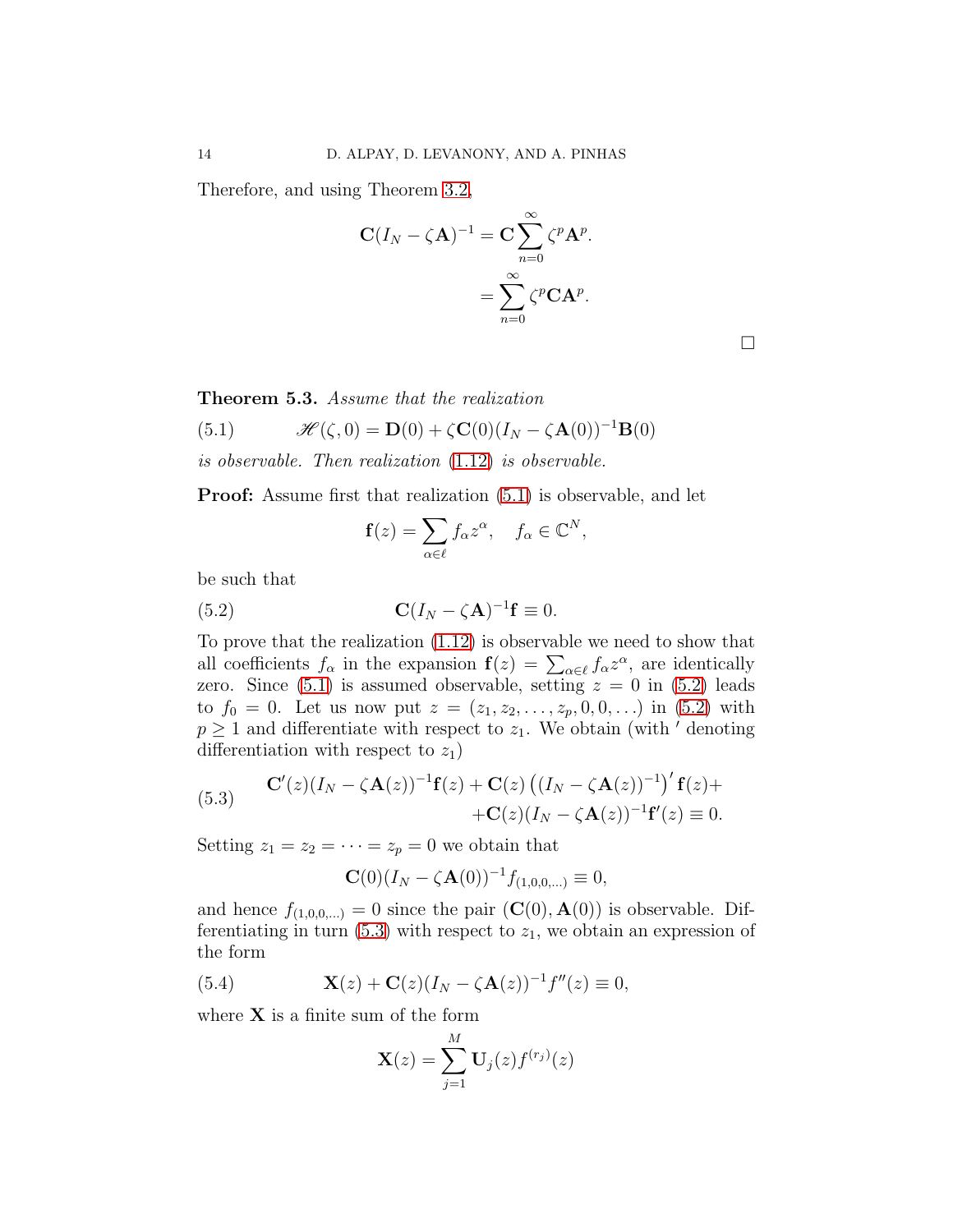where  $r_i \in \{0,1\}$  and  $\mathbf{U}_i(z)$  is analytic in  $z_1$  and may depend on  $\zeta$ . Setting  $z_1 = 0$  in [\(5.4\)](#page-15-4) and taking into account that  $f_0 = f_{(1,0,0,...)} = 0$ , we obtain that

<span id="page-16-0"></span>
$$
\mathbf{C}(0)(I_N - \zeta \mathbf{A}(0))^{-1} f_{(2,0,0,...)} \equiv 0,
$$

and hence  $f_{(2,0,0,\dots)} = 0$ . More generally, an easy induction argument shows that the  $\alpha_1$ -th derivative of [\(5.2\)](#page-15-2) is of the form

(5.5) 
$$
\mathbf{X}(z) + \mathbf{C}(z)(I_N - \zeta \mathbf{A}(z))^{-1} f^{(\alpha_1)}(z) \equiv 0,
$$

where  $X$  is of the form

$$
\mathbf{X}(z) = \sum_{j=1}^{M} \mathbf{U}_{j}(z) \mathbf{f}^{(n_{j})}(z),
$$

 $\mathbf{U}_j$  being analytic in  $z_1$  and  $n_j \in \{0, \ldots, \alpha_1 - 1\}$ . Setting  $z_1 = 0$  in [\(5.5\)](#page-16-0) we obtain that  $f_{(\alpha_1,0,0,...)} = 0$ .

Similarly, by setting  $z = (0, z_2, 0, \ldots)$ , and more generally

$$
z=(0,0,0,\ldots,z_j,0,\ldots)
$$

in [\(5.2\)](#page-15-2), and differentiating, we obtain that  $f_{\alpha} = 0$  for all  $\alpha \in \ell$  which have only one non-zero component. We now prove that  $f_{(1,1,0,0,...)} = 0$ . To that end, set  $z = (z_1, z_2, z_3, \dots, z_p, 0, \dots)$ , with  $p \ge 2$ , in [\(5.2\)](#page-15-2) and differentiate this equation with respect to  $z_1$  and  $z_2$ . We obtain an equation of the form

<span id="page-16-1"></span>(5.6) 
$$
\mathbf{X}(z) + \mathbf{C}(z)(I_N - \zeta \mathbf{A}(z))^{-1} \frac{\partial^2 \mathbf{f}}{\partial z_1 \partial z_2}(z) \equiv 0,
$$

where now **X** is a finite sum of elements of the form  $U(z)f(z)$  and  $\mathrm{U}(z) \frac{\partial f}{\partial z}$  $\frac{\partial f}{\partial z_j}(z)$ , with  $j \in \{1,2\}$  and **U** analytic in  $z_1, z_2, \ldots, z_p$ . The fact that

$$
f_0 = f_{(1,0,0,...)} = f_{(0,1,0,...)} = 0
$$

implies that  $\mathbf{X}(0) \equiv 0$ . Setting  $z_1 = z_2 = 0$  in [\(5.6\)](#page-16-1) then leads to

$$
\mathbf{C}(0)(I_N - \zeta \mathbf{A}(0))^{-1} f_{(1,1,0,...)} \equiv 0,
$$

and hence  $f_{(1,1,0,...)} = 0$ , where we have used the observability of the pair  $(C(0), A(0))$ . By successive differentiation and setting  $z = 0$  we obtain that  $f_{(\alpha_1,\alpha_2,0,0,...)}=0$  for every choice of natural integers  $\alpha_1$  and  $\alpha_2$ . The fact that all other coordinates  $f_\alpha$  are zero, and hence that the pair  $(C, A)$  is observable, is shown by induction as follows:

Induction hypothesis: For  $N \in \mathbb{N}$ , it holds that

$$
(5.7) \t f_{(\alpha_1,\alpha_2,...,\alpha_N,0,0,...)} = 0, \quad \forall (\alpha_1,\alpha_2,...,\alpha_N) \in (\mathbb{N}_0)^N,
$$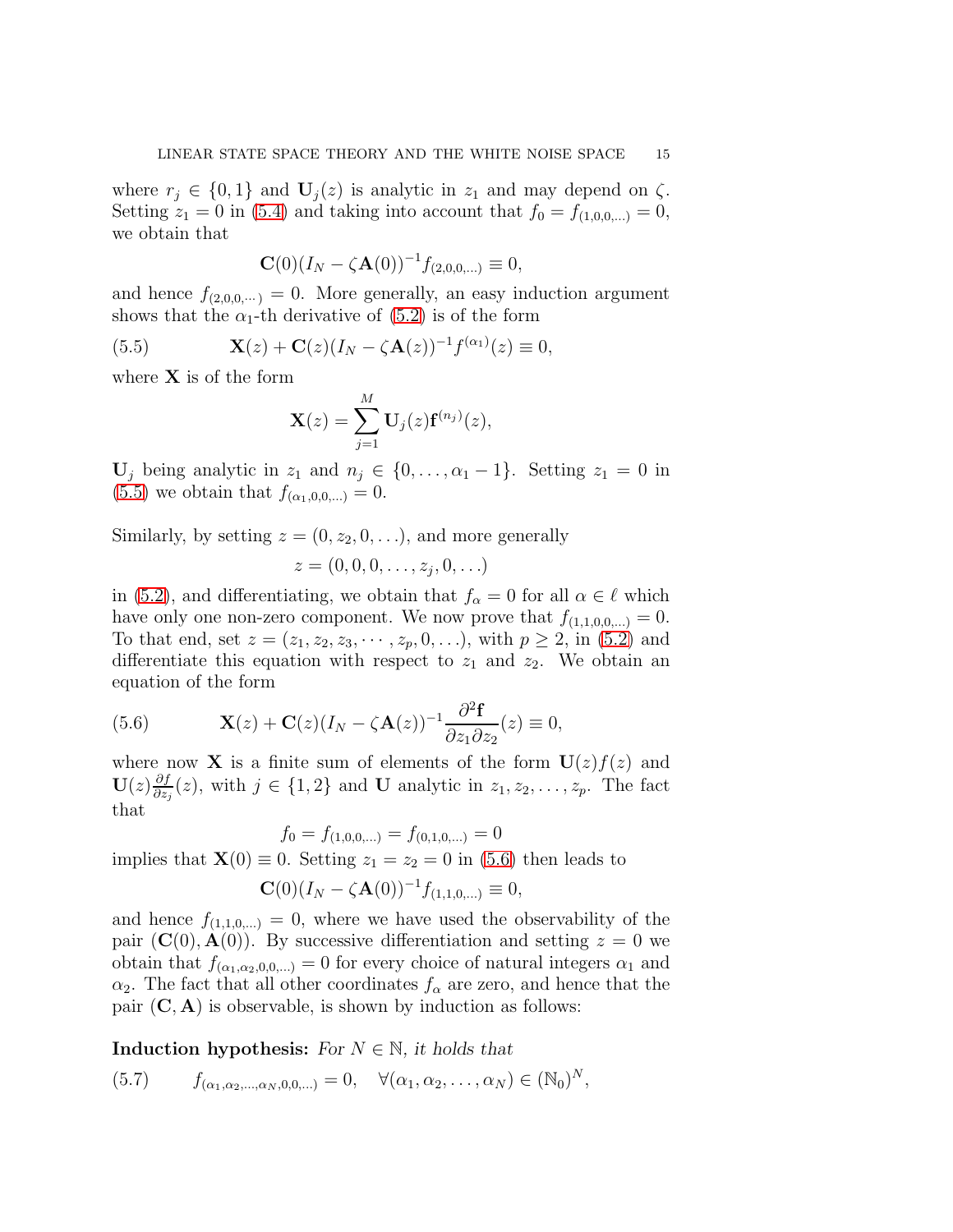<span id="page-17-1"></span>and  
\n
$$
(5.8)
$$
\n
$$
\frac{\partial^{\alpha_1+\cdots+\alpha_N}}{\partial z_1^{\alpha_1} \partial z_2^{\alpha_2} \cdots \partial z_N^{\alpha_N}} \mathbf{C}(z) (I_N - \zeta \mathbf{A}(z))^{-1} =
$$
\n
$$
= \mathbf{X}_{\alpha_1,\dots,\alpha_N}(z) + \mathbf{C}(z) (I_N - \zeta \mathbf{A}(z))^{-1} \frac{\partial^{\alpha_1+\cdots+\alpha_N}}{\partial z_1^{\alpha_1} \partial z_2^{\alpha_2} \cdots \partial z_N^{\alpha_N}} \mathbf{f}(z),
$$

where

<span id="page-17-0"></span>(5.9) 
$$
z = (z_1, z_2, \dots, z_p, 0, 0, \dots)
$$
 with  $p \ge N$ ,

and  $\mathbf{X}_{\alpha_1,\dots,\alpha_N}(z)$  is of the form

(5.10) 
$$
\mathbf{X}_{\alpha_1,\dots,\alpha_N}(z) = \sum_{j=1}^M \mathbf{U}_j(z) \frac{\partial^{\beta_1^{(j)} + \dots + \beta_N^{(j)}}}{\partial z_1^{\beta_1^{(j)}} \partial z_2^{\beta_2^{(j)}} \dots \partial z_N^{\beta_N^{(j)}}} \mathbf{f}(z),
$$

where  $\beta_i^{(j)} \leq \alpha_i$  for  $i = 1, ..., N$  and

(5.11) 
$$
\beta_1^{(j)} + \cdots + \beta_N^{(j)} < \alpha_1 + \cdots + \alpha_N,
$$

with the functions  $\mathbf{U}_j$  analytic in the variables  $z_1, \ldots, z_p$ .

The induction hypothesis holds for  $N = 1$ , as we have shown above. Assume that it holds at rank N. We take  $p \geq N + 1$  in [\(5.9\)](#page-17-0) and differentiate [\(5.8\)](#page-17-1) with respect to  $z_{N+1}$ . Since

$$
\frac{\partial}{\partial z_{N+1}} \mathbf{U}_{j}(z) \frac{\partial^{\beta_{1}^{(j)} + \dots + \beta_{N}^{(j)}}}{\partial z_{1}^{\beta_{1}^{(j)}} \partial z_{2}^{\beta_{2}^{(j)}} \dots \partial z_{N}^{\beta_{N}^{(j)}}} \mathbf{f}(z) =
$$
\n
$$
= \left(\frac{\partial}{\partial z_{N+1}} \mathbf{U}_{j}(z)\right) \frac{\partial^{\beta_{1}^{(j)} + \dots + \beta_{N}^{(j)}}}{\partial z_{1}^{\beta_{1}^{(j)}} \partial z_{2}^{\beta_{2}^{(j)}} \dots \partial z_{N}^{\beta_{N}^{(j)}}} \mathbf{f}(z) + \mathbf{U}_{j}(z) \left(\frac{\partial^{\beta_{1}^{(j)} + \dots + \beta_{N}^{(j)} + 1}}{\partial z_{1}^{\beta_{1}^{(j)}} \partial z_{2}^{\beta_{2}^{(j)}} \dots \partial z_{N}^{\beta_{N}^{(j)}} z_{N+1}} \mathbf{f}(z)\right),
$$
the term

the term

$$
\frac{\partial \mathbf{X}_{\alpha_1,\dots,\alpha_N}(z)}{\partial z_{N+1}}
$$

is of the form

<span id="page-17-2"></span>
$$
(5.12) \qquad \frac{\partial \mathbf{X}_{\alpha_1,\dots,\alpha_N}(z)}{\partial z_{N+1}} = \sum_{j=1}^P \mathbf{V}_j(z) \frac{\partial^{\beta_1^{(j)} + \dots + \beta_N^{(j)} + 1}}{\partial z_1^{\beta_1^{(j)}} \partial z_2^{\beta_2^{(j)}} \dots \partial z_N^{\beta_N^{(j)}} \partial z_{N+1}} \mathbf{f}(z),
$$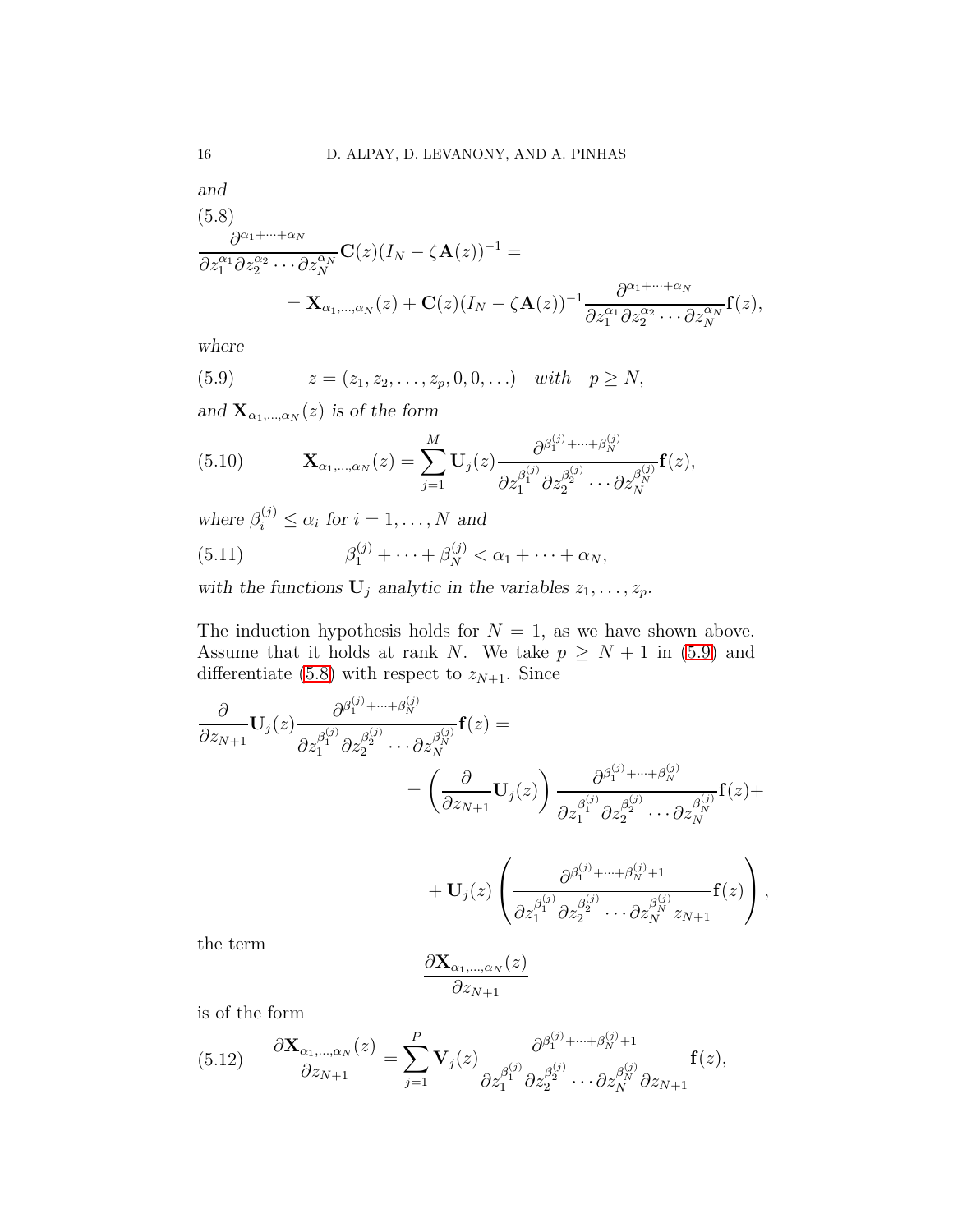where P is possibly different from M above, the  $V_j$  are analytic in the variables  $z_1, \ldots, z_p$ , and the  $\beta_i^{(j)}$  $i^{(j)}$  are as above. Differentiating the term

$$
\mathbf{C}(z)(I_N-\zeta \mathbf{A}(z))^{-1} \frac{\partial^{\alpha_1+\cdots+\alpha_N}}{\partial z_1^{\alpha_1} \partial z_2^{\alpha_2} \cdots \partial z_N^{\alpha_N}} \mathbf{f}(z)
$$

in [\(5.8\)](#page-17-1) with respect to  $z_{N+1}$  we obtain a sum of two terms. The first is,

(5.13) 
$$
\left(\frac{\partial}{\partial z_{N+1}}\mathbf{C}(z)(I_N-\zeta\mathbf{A}(z))^{-1}\right)\frac{\partial^{\alpha_1+\cdots+\alpha_N}}{\partial z_1^{\alpha_1}z_2^{\alpha_2}\cdots z_N^{\alpha_N}}\mathbf{f}(z),
$$

while the second takes the form

<span id="page-18-0"></span>
$$
\mathbf{C}(z)(I_N-\zeta \mathbf{A}(z))^{-1} \frac{\partial^{\alpha_1+\cdots+\alpha_N+1}}{\partial z_1^{\alpha_1} \partial z_2^{\alpha_2} \cdots \partial z_N^{\alpha_N} z_{N+1}} \mathbf{f}(z)
$$

This proves [\(5.8\)](#page-17-1) for  $(\alpha_1, \ldots, \alpha_N, 1)$ , with  $\mathbf{X}_{\alpha_1, \ldots, \alpha_N, 1}$  being the sum of  $(5.13)$  and of  $(5.12)$ , that is

(5.14)

$$
\frac{\partial^{\alpha_1+\cdots+\alpha_N+1}}{\partial z_1^{\alpha_1} \partial z_2^{\alpha_2} \cdots \partial z_N^{\alpha_N} \partial z_{N+1}} \mathbf{C}(z) (I_N - \zeta \mathbf{A}(z))^{-1} =
$$
\n
$$
= \mathbf{X}_{\alpha_1,\dots,\alpha_N,1}(z) + \mathbf{C}(z) (I_N - \zeta \mathbf{A}(z))^{-1} \frac{\partial^{\alpha_1+\cdots+\alpha_N+1}}{\partial z_1^{\alpha_1} \partial z_2^{\alpha_2} \cdots \partial z_N^{\alpha_N} \partial z_{N+1}} \mathbf{f}(z).
$$

Setting  $z_1 = \cdots = z_p = 0$  in that expression, we obtain

$$
\mathbf{C}(0)(I_N - \zeta \mathbf{A}(0))^{-1} f_{(\alpha_1, ..., \alpha_N, 1, 0, 0...)} \equiv 0,
$$

and hence  $f_{(\alpha_1,\dots,\alpha_N,1,0,0,\dots)}=0$ . Differentiating [\(5.8\)](#page-17-1) a finite number of times with respect to  $z_{N+1}$ , a similar argument will show that

$$
f_{(\alpha_1,\ldots,\alpha_N,\alpha_{N+1},0,0\ldots)}=0, \quad \forall \alpha_{N+1}\in\mathbb{N}.
$$

Remark 5.4. The converse to the previous theorem does not hold. That is, the observability of the pair  $(C, A)$  does not imply the observability of the pair  $(C(0), A(0))$ . As an example, take  $N = 1$  and

$$
\mathbf{C}(z) = z_1, \quad \mathbf{A}(z) = 1.
$$

The pair  $(C, A)$  is observable since, for  $f \in \mathfrak{R}$ ,

$$
\frac{z_1}{1-\zeta}\mathbf{f}(z) \equiv 0 \implies \mathbf{f} = 0.
$$

But the pair

$$
(\mathbf{C}(0), \mathbf{A}(0)) = (0, 1)
$$

is not observable.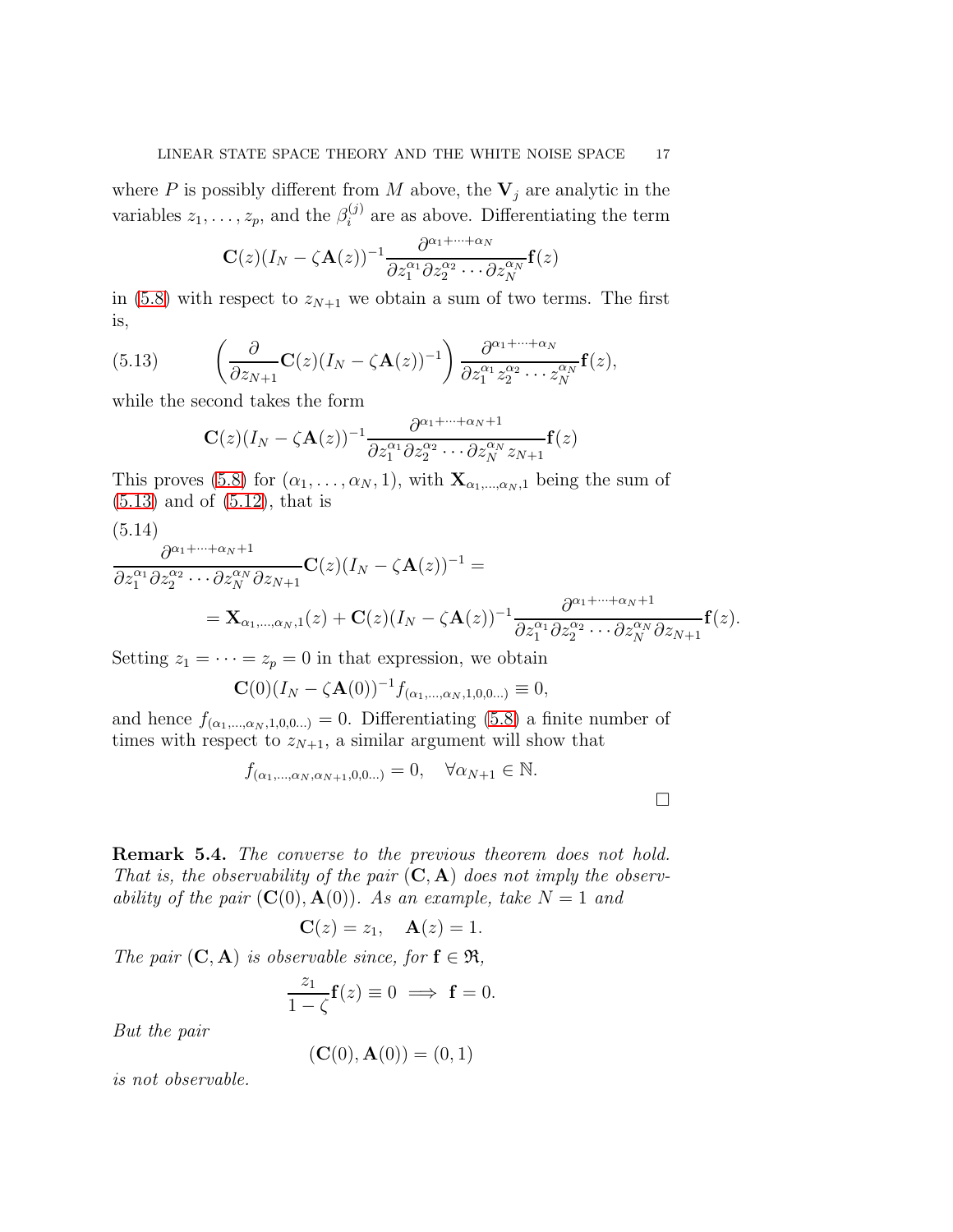#### 6. Controllable pairs and minimal realizations

<span id="page-19-0"></span>In this section we study controllable pairs and minimal realizations within the setting of the ring  $\mathfrak{R}$ . We first recall that, given a commutative ring R, one of the characterization for a pair  $(A, B) \in R^{N \times N} \times R^{N \times q}$ of matrices to be controllable (or reachable) is that the columns of the matrix

$$
(B \ AB \ \cdots \ A^{N-1}B)
$$

generate  $R^N$ ; see [\[5,](#page-22-5) p. 55].

In the classical case (that is, for the complex numbers, or more generally, for the case of a field), it is well known that the pair  $(C, A)$ is observable if and only if the pair  $(A^T, C^T)$  is controllable (with <sup>T</sup> denoting transpose). This duality principle does not hold in general in the case of an arbitrary commutative ring. Only the following direction holds:

<span id="page-19-1"></span>**Theorem 6.1.** [\[5,](#page-22-5) Theorem 2.7, p. 59] Let R be a commutative ring and let  $(C, A) \in R^{p \times N} \times R^{N \times N}$ . Assume the pair  $(A^T, C^T)$  controllable. Then the pair  $(C, A)$  is observable.

As explained in [\[5,](#page-22-5) p. 59], the lack of duality comes form the fact that an homomorphism of modules (say  $f$ , from the R-module  $M_1$  into the  $R$ -module  $M_2$ ) can be injective without being residually injective. Recall that residual injectivity means that, for every maximal ideal I of R, the induced map from  $M_1/IR$  into  $M_2/IR$  is injective when f is injective.

Theorem [6.1](#page-19-1) does not help us to study controllability based on observability. Furthermore, in [\[8,](#page-22-13) Theorem 2.3 p. 178], it is shown that a necessary and sufficient condition on a commutative ring for the duality principle to hold for all pairs is that every finitely generated faithful ideal of the ring contains a unit. As a corollary, the authors of [\[8\]](#page-22-13) state:

<span id="page-19-2"></span>**Proposition 6.2.** [\[8,](#page-22-13) Corollary 2.4 p. 179]). If the duality principle holds in a commutative ring, then the ring is a total quotient ring.

For the purpose of the present paper we do not need to recall the definition of a faithful ideal (see [\[8,](#page-22-13) Theorem 1.5 (ii), p. 177]). The total quotient ring of a commutative ring  $R$  is the set of formal fractions associated with the set of elements of  $R$  which are not divisors of zero; see [\[5,](#page-22-5) p. 35]. Thus, in the case of a ring without divisors of zero (as is the case for the ring  $\mathfrak{R}$ ) the total quotient ring is equal to the quotient field associated with the ring; see [\[5,](#page-22-5) p. 35]. Since  $\Re$  is not a field, it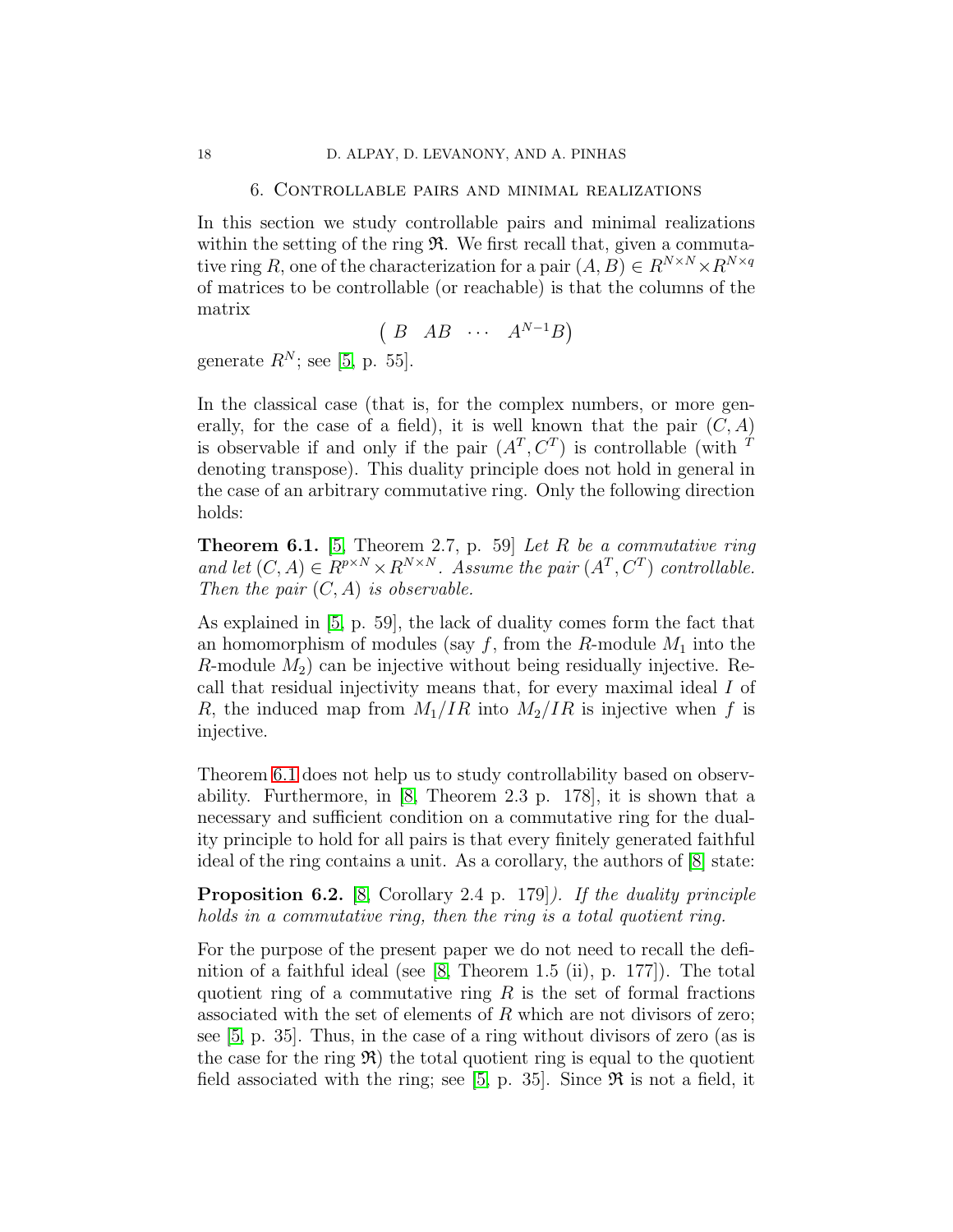follows that the duality principle is not satisfied on it.

After these general preliminaries, let us study controllability and minimality in the setting of the ring  $\mathfrak{R}$ . Let us repeat the definition of controllability: The pair  $(A, B) \in \mathfrak{R}^{N \times N} \times \mathfrak{R}^{N \times q}$  is said to be controllable (or reachable) if the columns of the matrix

$$
\begin{pmatrix} \mathbf{B} & \mathbf{A}\mathbf{B} & \cdots & \mathbf{A}^{N-1}\mathbf{B} \end{pmatrix}
$$

generate  $\mathfrak{R}^N$ . See [\[5,](#page-22-5) p. 55]. We therefore have:

<span id="page-20-0"></span>**Proposition 6.3.** Assume the pair  $(A, B) \in \mathbb{R}^{N \times N} \times \mathbb{R}^{N \times q}$  to be controllable. Then the pair  $(\mathbf{A}(0), \mathbf{B}(0)) \in \mathbb{C}^{N \times N} \times \mathbb{C}^{N \times q}$  is controllable.

**Proof:** Since  $\mathbb{C}^N \subset \mathfrak{R}^N$ , for every  $f \in \mathbb{C}^N$  there exists  $\mathbf{a} \in \mathbb{R}^{Nq}$  such that

$$
f = (\mathbf{B} \quad \mathbf{AB} \quad \cdots \quad \mathbf{A}^{N-1} \mathbf{B}) (z) \mathbf{a}(z).
$$

Setting  $z = 0$  in this equality we get the controllability of the pair  $(A(0), B(0)).$ 

Remark 6.4. We note the difference between Theorem [5.3](#page-15-0) and Propo-sition [6.3.](#page-20-0) In the former, observability at  $z = 0$  implies observability in  $\mathfrak{R}$ . In the latter, controllability in  $\mathfrak{R}$  implies controllability at  $z = 0$ .

The converse of Proposition [6.3](#page-20-0) would be an analogue of Theorem [5.3](#page-15-0) for the case of controllable pairs. But this is not possible for the ring  $\mathfrak{R}$ , in view of Proposition [6.2,](#page-19-2) since  $\Re$  is different from its total quotient ring (which is in fact its quotient field since  $\Re$  has no divisors of zero).

Still, we can give a counterpart of Theorem [5.3](#page-15-0) for controllable and minimal realizations with the following ad-hoc definitions:

Definition 6.5. Realization [\(1.12\)](#page-6-2) will be called R-controllable if the following condition holds: Let  $f \in \mathfrak{R}^{1 \times N}$ . Then:

$$
\mathbf{f}(I_N - \zeta \mathbf{A})^{-1} \mathbf{B} \equiv 0_{\mathfrak{R}}^{1 \times q} \Longrightarrow \mathbf{f} = 0_{\mathfrak{R}}^{1 \times N}.
$$

A realization will be called  $\mathfrak{R}\text{-minimal}$  if it is both observable and  $\mathfrak{R}\text{-}$ controllable.

We can then state:

Theorem 6.6. Assume that realization  $(5.1)$ 

$$
\mathscr{H}(\zeta,0) = \mathbf{D}(0) + \zeta \mathbf{C}(0) (I_N - \zeta \mathbf{A}(0))^{-1} \mathbf{B}(0)
$$

is controllable (resp. minimal). Then realization  $(1.12)$  is  $\Re$ -controllable  $(resp. \mathfrak{R}\text{-}minimal).$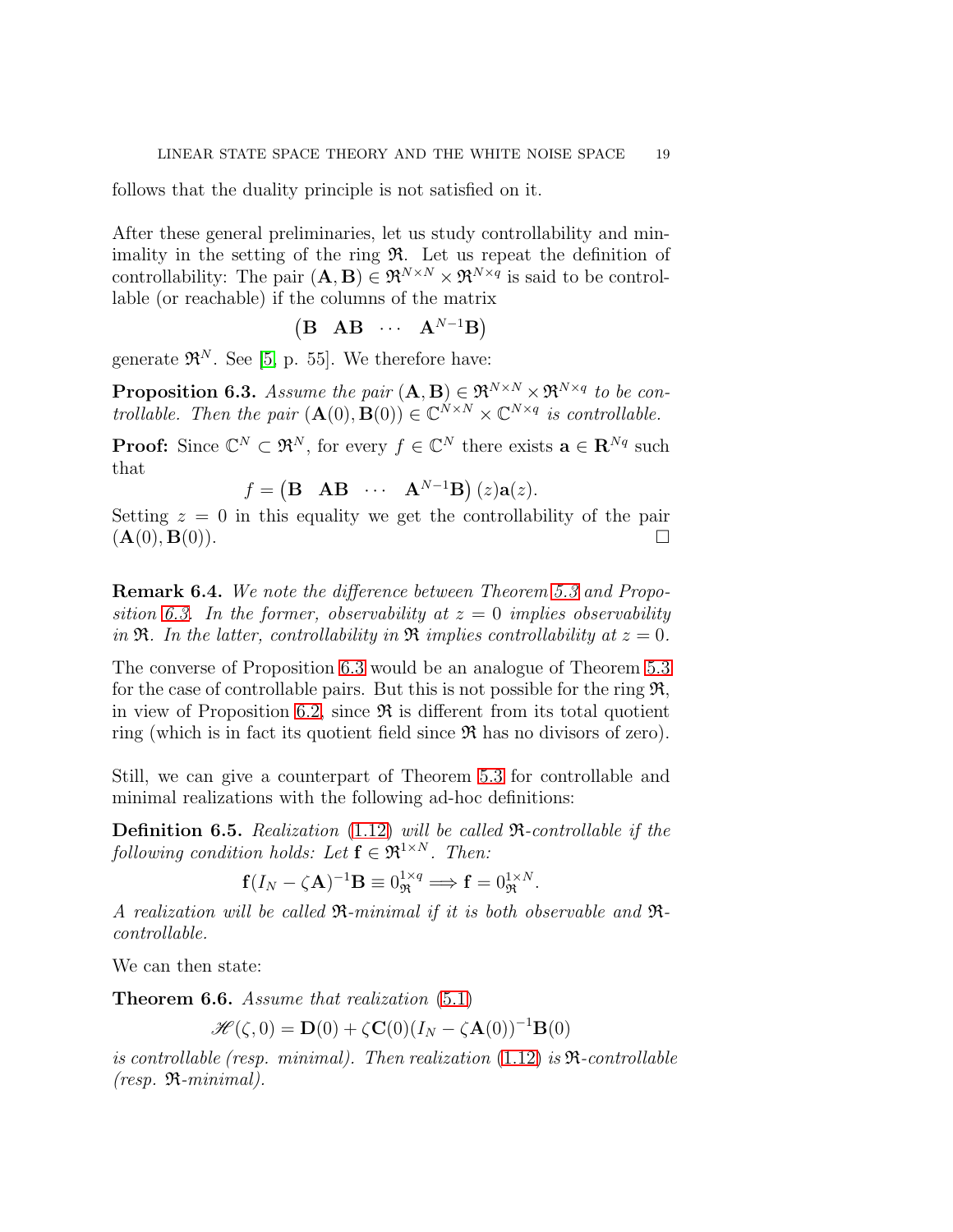<span id="page-21-0"></span>Proof: The first statement is proved as Theorem [5.3.](#page-15-0) The second statement follows then from the definition of minimality.

#### 7. Hilbert-space valued transfer functions

We recall that the Hilbert spaces  $\mathcal{H}_k$  have been defined above by the finiteness of the norm [\(2.2\)](#page-8-0). By  $I(\mathcal{H}_k)$  we mean the image of  $\mathcal{H}_k$  under the Hermite transform. We note that

$$
\mathfrak{R}=\cup_{k=1}^{\infty}\mathbf{I}(\mathcal{H}_{k}).
$$

**Theorem 7.1.** Let H be given by realization  $(1.12)$ , and let l, k be natural numbers such that  $k > l + 1$ . Assume that, in the state space equations [\(1.6\)](#page-4-1), the entries of A and C are in  $\mathcal{H}_l$  and the entries of B and D are in  $\mathcal{H}_k$ . Then, the transfer function  $\mathcal{H}$  is  $I(\mathcal{H}_k)$ -valued.

**Proof:** Inequality  $(2.3)$  expresses the fact that the multiplication operator

$$
T_h: u \mapsto h \Diamond u
$$

is a bounded map from the Hilbert space  $\mathcal{H}_k$  into itself. Therefore the entries of the  $\mathfrak{R}^{p \times q}$ -valued function  $\mathbf{C} \mathbf{A}^n \mathbf{B}$  are in  $\mathbf{I}(\mathcal{H}_k)$ . To conclude the proof, it remains to show that for every complex number  $\zeta$  such that  $(I_N - \zeta \mathbf{A})$  is invertible, the power series

$$
\sum_{n=0}^\infty \zeta^n \mathbf{C} \mathbf{A}^n \mathbf{B}
$$

converges in  $I(\mathcal{H}_k)$  to  $\mathscr{H}(\zeta)$ . But this is a consequence of Theorem  $3.3.$ 

Using once more Våge's inequality  $(2.3)$  we have:

**Corollary 7.2.** Let now  $m > k + 1$ , where k is as in the previous theorem. Then, the operator of multiplication by  $\mathscr{H}$  sends  $\mathbf{I}(\mathcal{H}_m)$ . valued signals into  $\mathbf{I}(\mathcal{H}_m)$ -valued signals.

#### **REFERENCES**

- <span id="page-21-2"></span><span id="page-21-1"></span>[1] D. Alpay and D. Levanony. Linear stochastic systems: a white noise approach. To appear in Acta Applicandae Mathematicae, 2010.DOI 10.1007/s10440-009- 9461-1.
- <span id="page-21-3"></span>[2] D. Alpay and D. Levanony. Rational functions associated with the white noise space and related topics. Potential Analysis, 29:195–220, 2008.
- <span id="page-21-4"></span>[3] H. Bart, I. Gohberg, and M.A. Kaashoek. Minimal factorization of matrix and operator functions, volume 1 of Operator Theory: Advances and Applications. Birkhäuser Verlag, Basel, 1979.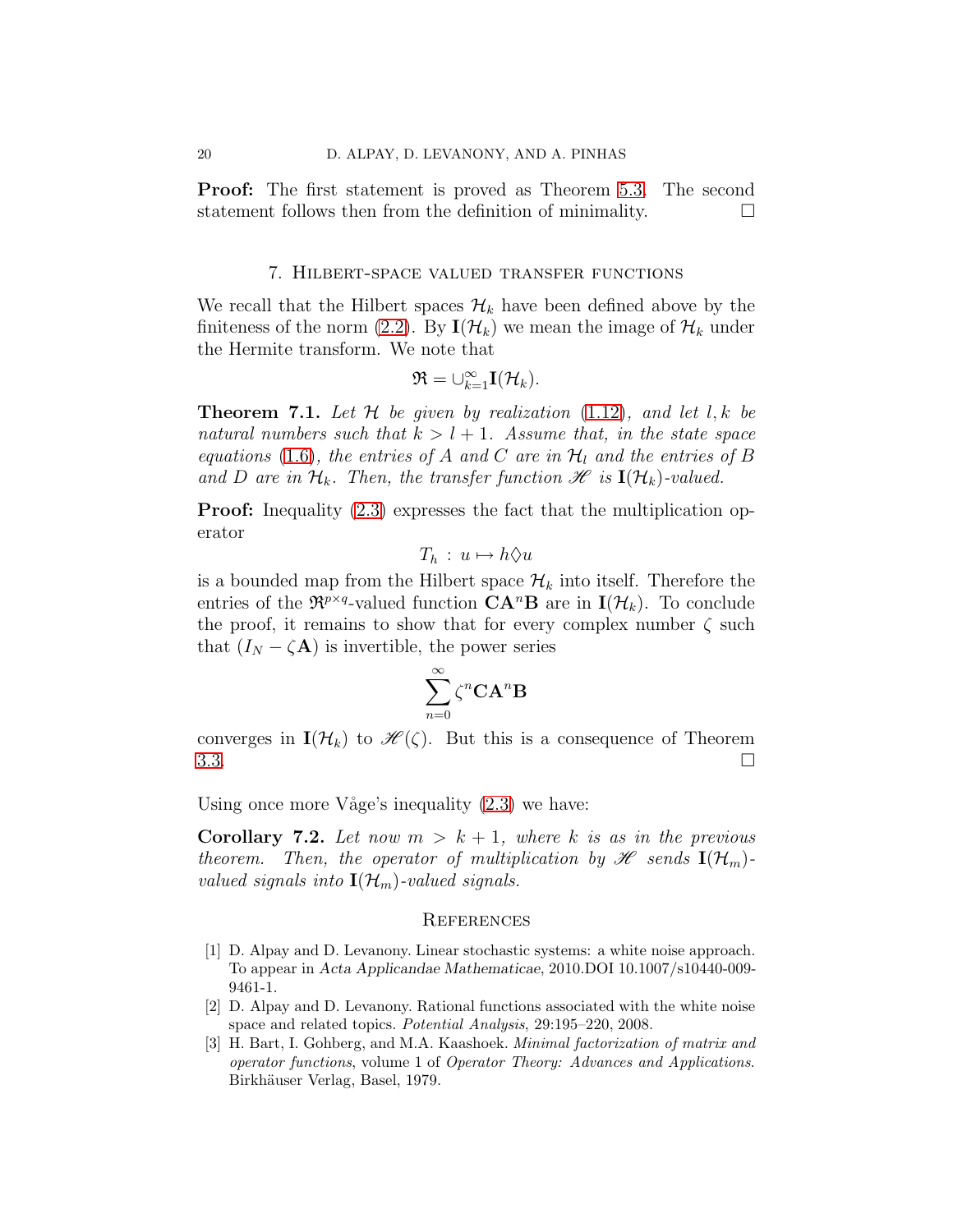- <span id="page-22-12"></span><span id="page-22-5"></span>[4] N. Bourbaki. Eléments de mathématique. Algèbre. Chapitres 1 à 3. Hermann, Paris, 1970.
- [5] J. W. Brewer, J. W. Bunce, and F. S. Van Vleck. *Linear systems over commu*tative rings, volume 104 of Lecture Notes in Pure and Applied Mathematics. Marcel Dekker Inc., New York, 1986.
- <span id="page-22-11"></span>[6] D. Eisenbud. Commutative algebra, volume 150 of Graduate Texts in Mathematics. Springer-Verlag, New York, 1995. With a view toward algebraic geometry.
- <span id="page-22-10"></span>[7] I.M. Guelfand and N.Y. Vilenkin. Les distributions. Tome 4: Applications de l'analyse harmonique. Collection Universitaire de Mathématiques, No. 23. Dunod, Paris, 1967.
- <span id="page-22-13"></span> $[8]$  J. A. Hermida Alonso and T. Sanchez-Giralda. On the duality principle for linear dynamical systems over commutative rings. Linear Algebra Appl., 139:175– 180, 1990.
- <span id="page-22-6"></span>[9] T. Hida, H. Kuo, J. Potthoff, and L. Streit. White noise, volume 253 of Mathematics and its Applications. Kluwer Academic Publishers Group, Dordrecht, 1993. An infinite-dimensional calculus.
- <span id="page-22-7"></span>[10] H. Holden, B. Øksendal, J. Ubøe, and T. Zhang. Stochastic partial differential equations. Probability and its Applications. Birkhäuser Boston Inc., Boston, MA, 1996.
- <span id="page-22-3"></span>[11] Naoharu Ito and Hiroshi Inaba. Dynamic feedback  $(A, B)$ -invariant submodules for linear systems over commutative Noetherian domains. Linear Algebra Appl., 282(1-3):123–129, 1998.
- <span id="page-22-4"></span>[12] R. E. Kalman. Advanced theory of linear systems. In Topics in Mathematical System Theory, pages 237–339. McGraw-Hill, New York, 1969.
- <span id="page-22-8"></span>[13] D. Levanony and P. Caines. Stochastic Lagrangian adaptive LQG control. In Stochastic theory and control (Lawrence, KS, 2001), volume 280 of Lecture Notes in Control and Inform. Sci., pages 283–300. Springer, Berlin, 2002.
- <span id="page-22-9"></span>[14] R. A. Minlos. Generalized random processes and their extension to a measure. In Selected Transl. Math. Statist. and Prob., Vol. 3, pages 291–313. Amer. Math. Soc., Providence, R.I., 1963.
- <span id="page-22-0"></span>[15] Y. Rouchaleau and E.D. Sontag. On the existence of minimal realizations of linear dynamical systems over Noetherian integral domains. J. Comput. System Sci.,  $18(1):65-75$ , 1979.
- <span id="page-22-2"></span>[16] E.D. Sontag. Linear systems over commutative rings: A survey. Ricerche di Automatica, 7:1–34, 1976.
- <span id="page-22-1"></span>[17] E.D. Sontag and Y. Rouchaleau. Sur les anneaux de Fatou forts. C. R. Acad. Sci. Paris, 284(5):A331–A333, 1977.